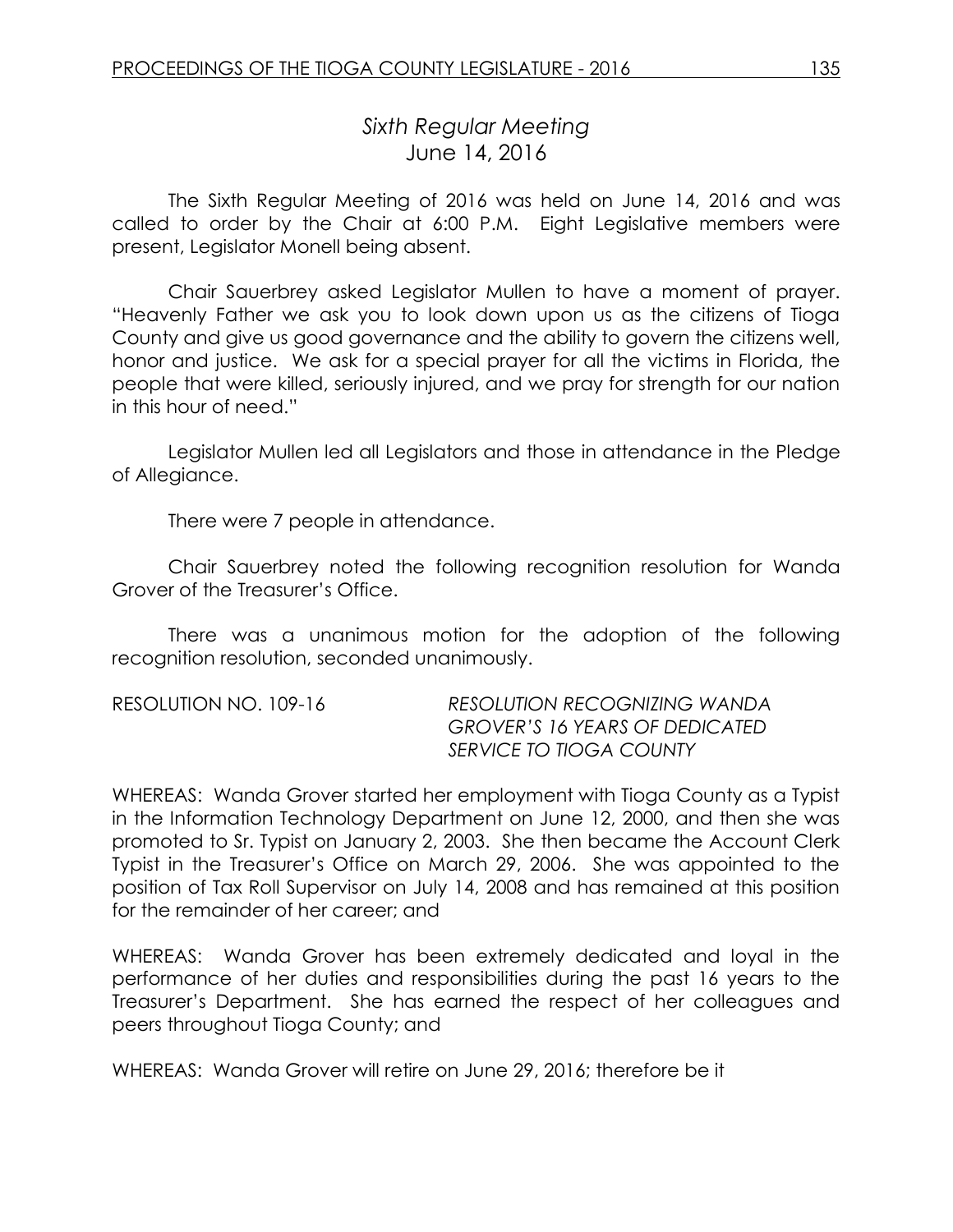RESOLVED: That the Tioga County Legislature, on its own behalf, as well as on behalf of the citizens of Tioga County, express sincere gratitude to Wanda Grover for her 16 years of dedicated and loyal service to the residents of Tioga County; and be it further

RESOLVED: That this resolution be spread upon the minutes of this meeting and a certified copy be presented to this outstanding employee, Wanda Grover.

ROLL CALL VOTE Unanimously Yes – Legislators Mullen, Sauerbrey, Roberts, Standinger, Sullivan, Weston, Hollenbeck, and Huttleston.

No – None.

Absent – Legislator Monell.

RESOLUTION ADOPTED UNANIMOUSLY.

Legislator Roberts read and presented the following recognition resolution and a plaque to Jennifer Bennett, Secretary to the Commissioner of Public Works.

Legislator moved for the adoption of the following resolution, seconded by Legislator.

| REFERRED TO:          | PUBLIC WORKS                                                                                                          |
|-----------------------|-----------------------------------------------------------------------------------------------------------------------|
| RESOLUTION NO. 110-16 | <b>RESOLUTION RECOGNIZING JENNIFER</b><br>BENNETT'S 21 YEARS OF DEDICATED<br><b>SERVICE TO</b><br><b>TIOGA COUNTY</b> |

WHEREAS: Jennifer Bennett started her employment with Tioga County as Secretary to the Commissioner of Public Works December 27, 1994 and remained at this position for the remainder of her career; and

WHEREAS: Jennifer Bennett has been extremely dedicated and loyal in the performance of her duties and responsibilities during the past 21 years to the Public Works Department. She has earned the respect of her colleagues and peers throughout Tioga County; and

WHEREAS: Ms. Bennett will retire on June 30, 2016; therefore be it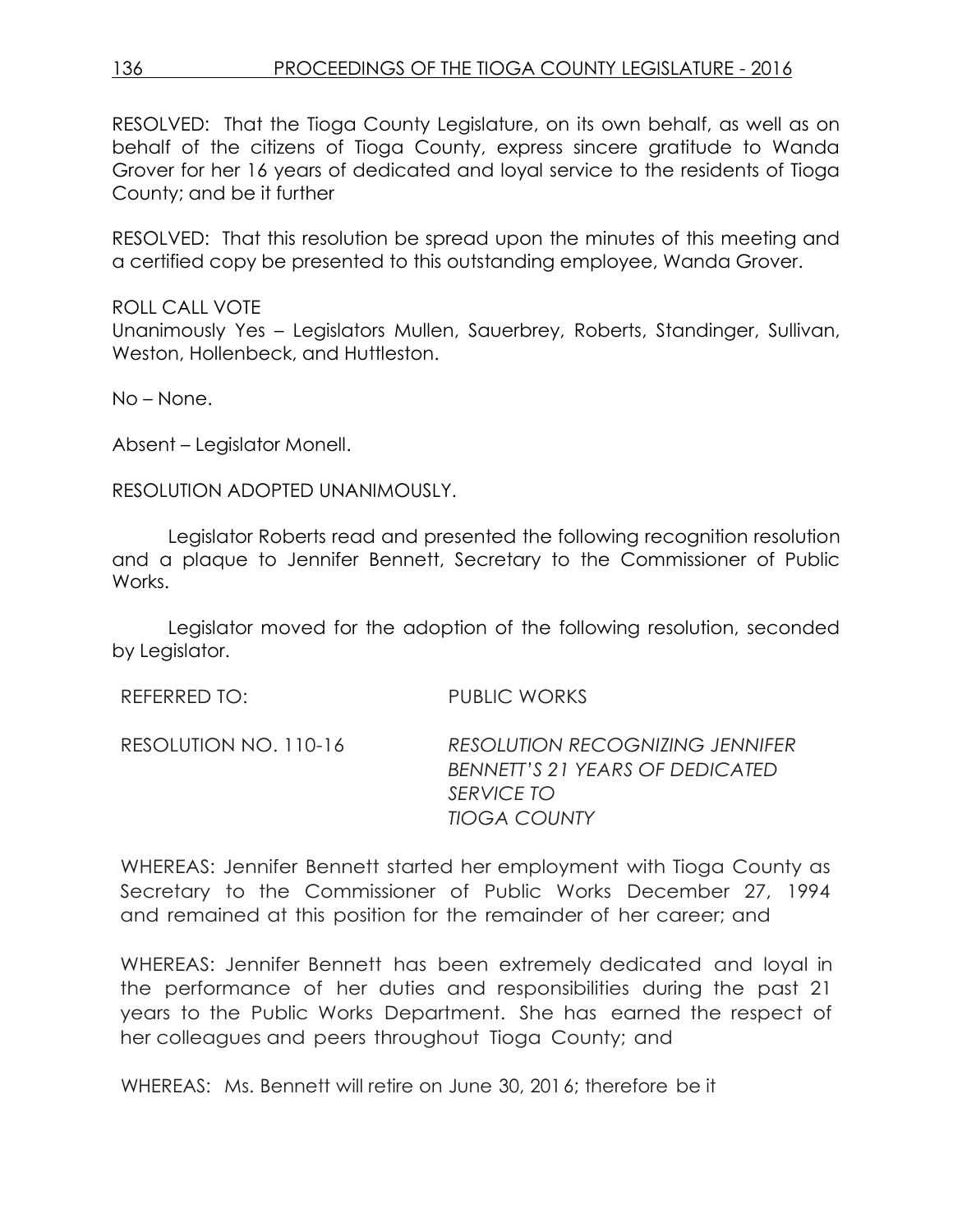RESOLVED: That the Tioga County Legislature, on its own behalf, as well as on behalf of the citizens of Tioga County, express sincere gratitude to Jennifer Bennett for her 21 years of dedicated and loyal service to the residents of Tioga County; and be it further

RESOLVED: That this resolution be spread upon the minutes of this meeting and a certified copy be presented to this outstanding employee, Jennifer Bennett.

#### ROLL CALL VOTE

Yes - Legislators Mullen, Sauerbrey, Roberts, Standinger, Sullivan, Weston, Hollenbeck, and Huttleston.

No – None.

Absent – Legislator Monell.

#### RESOLUTION ADOPTED UNANIMOUSLY.

Gary Hammond, Commissioner of Public Works spoke. "For 21 years Jennifer has been the Secretary to the Commissioner of Public Works. 21 years she has been the face and voice of the Tioga County Department of Public Works and for 21 years she has also been the Secretary to the Tioga County Highway Superintendent's Association and I am sure they are grateful as well. In all that time Jen has always handled herself very well even with dealing with very difficult people. Thank you for your patience.

"I always knew where I stood with Jennifer. She was never afraid to let me know where she stood and the majority of the time we were on the same page. We will not talk about the times that we were not. Jen has worked for three Public Works Commissioners, Robert Korba, Ken Del Bianco and myself. She was my first Public Works contact in 1997 when I came in for my interview for the Deputy Commissioner's position. I soon came to learn that she was the cornerstone of the Public Works operation. In all that time that we have worked together I have not once wondered if something would get done if I gave it to Jennifer. I gave it to her and it got done simple as that. She has taken everything in stride and faced it with a smile, and generally a very bad pun. I will miss the groaning witticisms that she would hit you with when you least expected it. I would share some of them with you now, but I could never do them justice.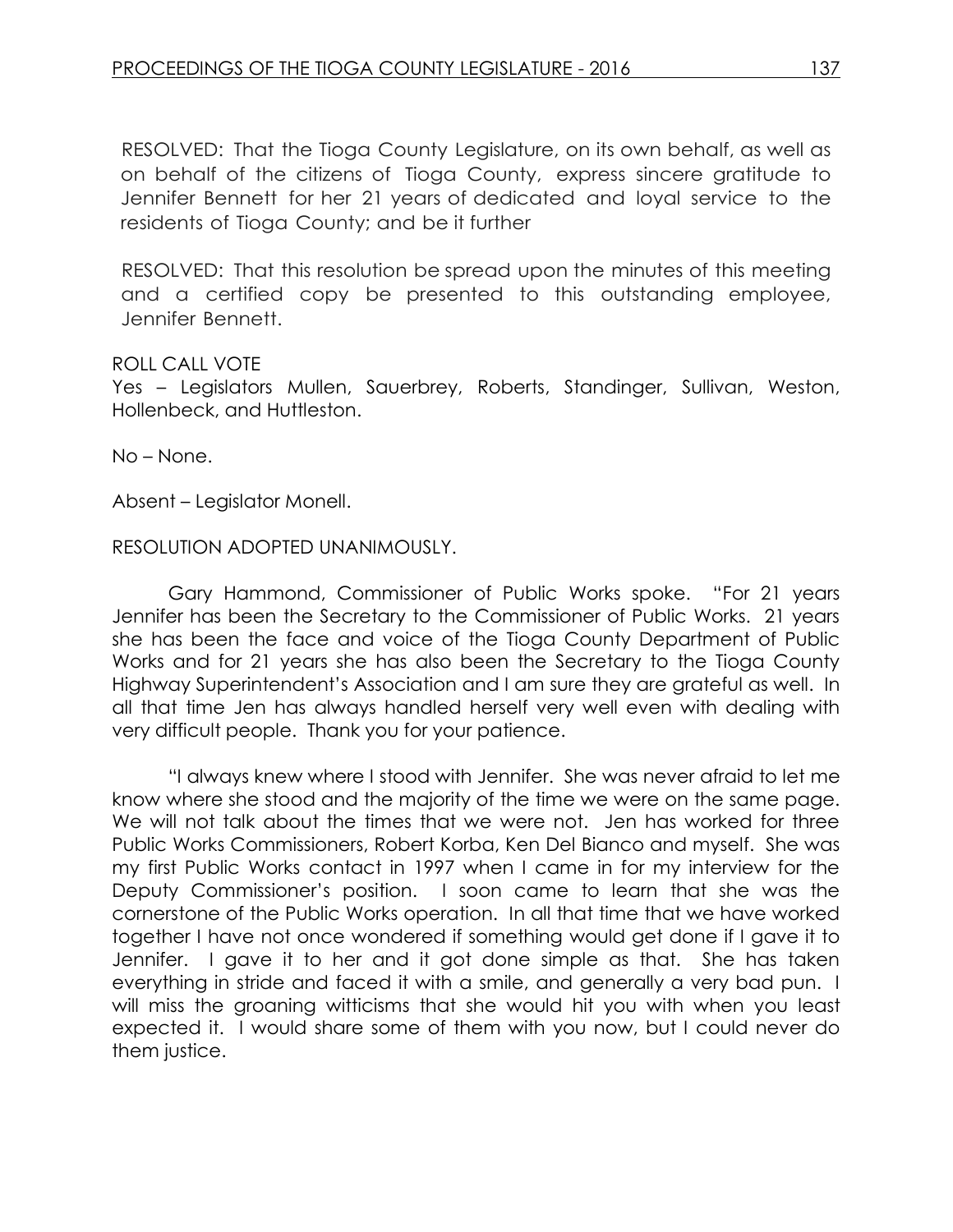"Jennifer's time with Tioga County is over, but I am certain that she will bring the same practicality, joy and zest that she brought to the Public Works Department whatever she decides to do next. Thank you Jennifer. Public Works will miss you and I will miss you, and I wish you all the best."

Jennifer Bennett spoke. "Working for Public Works it is not just a job, it is a family and we are pretty close out there. It made it a lot easier to go to work every day and I have met so many nice people throughout the County and I will miss everybody. Thank you."

Legislator Standinger read and presented the following Proclamation on Great Outdoors Month to Lisa McCafferty, Public Health Director.

# County of Tioga EXECUTIVE PROCLAMATION

WHEREAS: Great Outdoors Month is an opportunity for Upstate New Yorkers to experience and explore all that Tioga County has to offer in our beautiful natural surroundings; and

WHEREAS: Outdoor activities such as walking, bicycling, hiking, boating, and camping are great ways to enjoy the outdoors and to encourage children in the importance of outdoor play; and

WHEREAS: Studies have shown that stepping outside can be beneficial both physically and mentally for individuals; and

WHEREAS: Physical activity in the great outdoors can be part of a healthy lifestyle; and

WHEREAS: Tioga County is a beautiful place to enjoy outdoor activities in the month of June; and

WHEREAS: The Tioga County Legislature encourages residents and visitors to hike our trails, boat our waterways, explore our parks, breathe our fresh clean air and simply relish in the nature of Tioga County; now therefore

THE TIOGA COUNTY LEGISLATURE, County of Tioga, does hereby proclaim the month of June, 2016 as

# **GREAT OUTDOORS MONTH**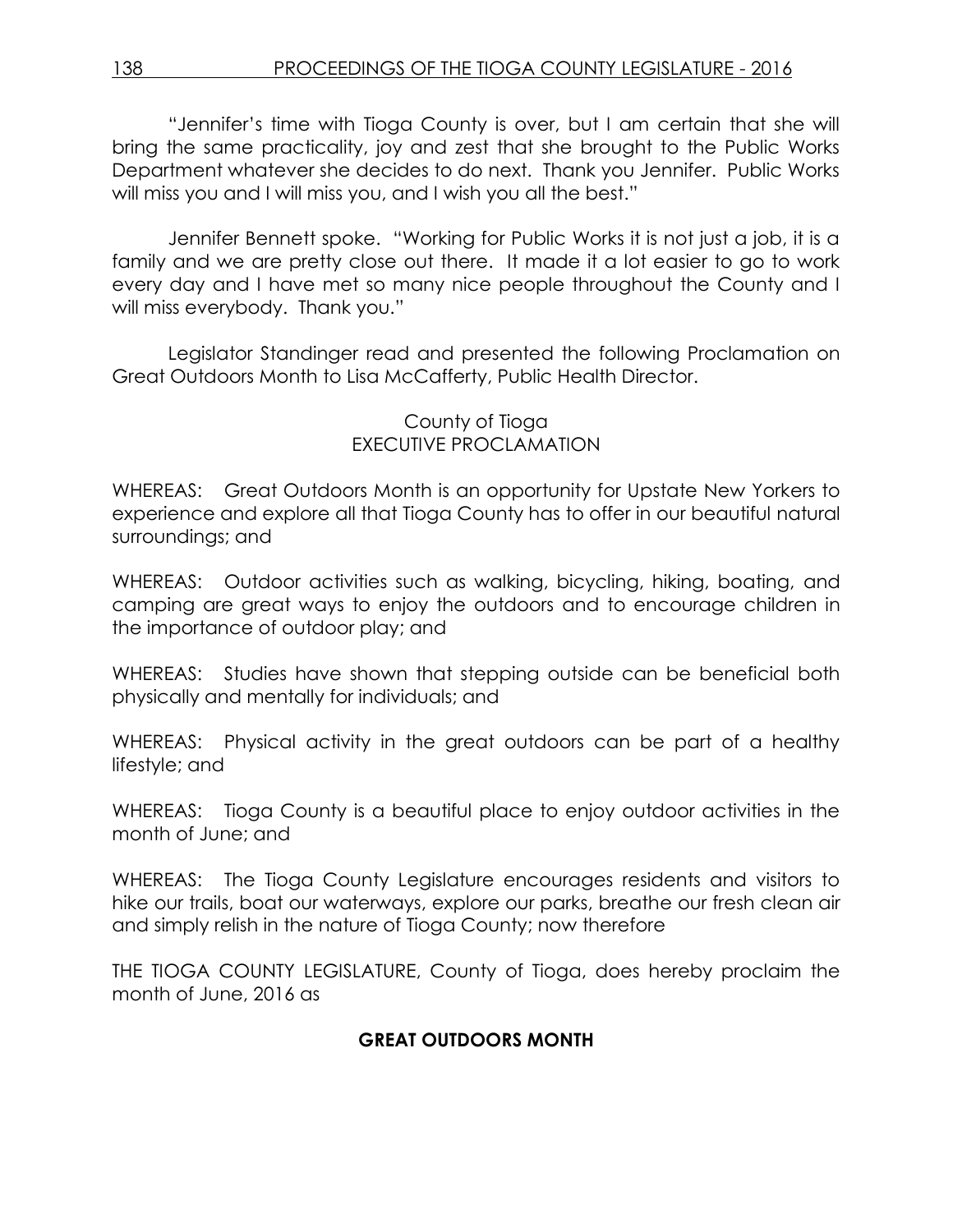and urges all residents to familiarize themselves, their families and visitors about the opportunities to experience nature and our beautiful surroundings in Tioga County.

Legislator Standinger spoke. "I just want to tell you that our Public Health Director came from Florida to New York because she likes it so much. I have a feeling this will be hanging on the wall up at the Health Department."

Lisa McCafferty, Public Health Director spoke. "Thank you very much. I guess all I can say is Legislator Standinger is right on, we should not be sitting inside, we should be outside, it is gorgeous out there and every time I have been in the community it has been on the map all the things you can do outside to enjoy the community. Yes, we do have a wall downstairs where you can come and see all the Proclamations. Thank you."

There was no privilege of the floor.

Legislator Sullivan made a motion to approve the minutes of May 10, 2016, seconded by Legislator Standinger, and carried.

Chair Sauerbrey stated that all Legislative Committees met this month and the minutes are or will be on file with the Clerk of the Legislature.

Legislator Roberts moved for the adoption of the following resolution, seconded by Legislator Hollenbeck.

| REFERRED TO:          | PUBLIC SAFETY COMMITTEE<br>FINANCE COMMITTEE      |
|-----------------------|---------------------------------------------------|
| RESOLUTION NO. 111-16 | MODIFY 2016 BUDGET<br><b>EMERGENCY MANAGEMENT</b> |

WHEREAS: The Emergency Management Office has need to maintain the security system that controls the Emergency Operations Center; and

WHEREAS: Emergency Management has the funds in their 2016 budget, however, it requires the transfer of these funds into a new 2016 budget line; and

WHEREAS: Modification of the 2016 budget requires Legislative approval; therefore be it

RESOLVED: That the 2016 budget be modified by allowing the transfer of funds as follows: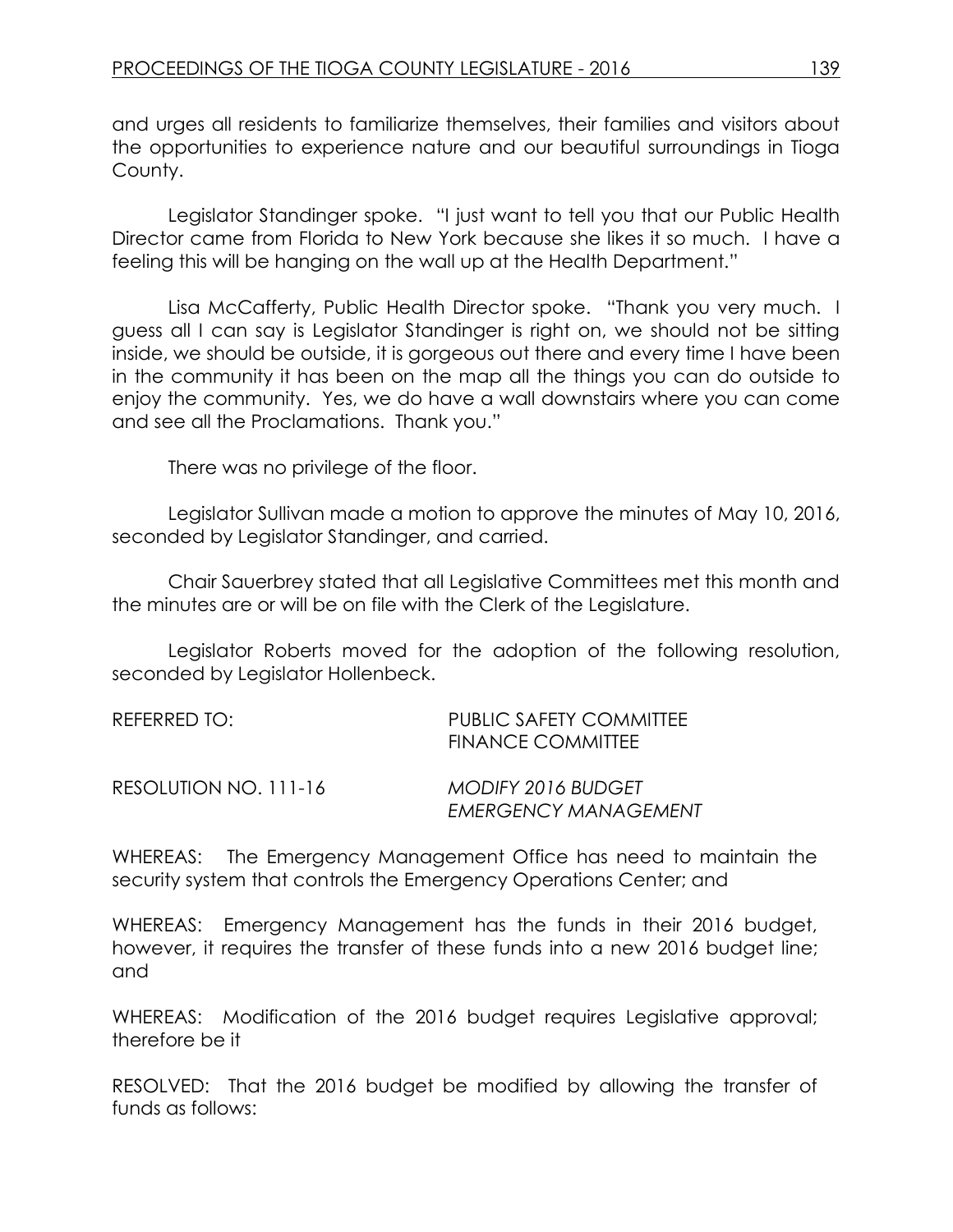|             | FROM: Emergency Management<br>A3640.540220 Automobile Fuel      | \$540 |
|-------------|-----------------------------------------------------------------|-------|
| <u> TO:</u> | Emergency Management<br>A3640.540581 Security Systems & Service | \$540 |

ROLL CALL VOTE

Yes – Legislators Mullen, Sauerbrey, Roberts, Standinger, Sullivan, Weston, Hollenbeck, and Huttleston.

No – None.

Absent – Legislator Monell.

RESOLUTION ADOPTED.

Legislator Standinger moved for the adoption of the following resolution, seconded by Legislator Sullivan.

| REFERRED TO:          | <b>HEALTH &amp; HUMAN SERVICES COMMITTEE</b><br><b>FINANCE COMMITTEE</b> |
|-----------------------|--------------------------------------------------------------------------|
| RESOLUTION NO. 112-16 | <b>APPROPRIATION OF FUNDS</b><br>MENTAL HYGIENE                          |

WHEREAS: New York State Suicide Prevention Initiative funding has been awarded to the Tioga County Mental Hygiene Department; and

WHEREAS: The funding is specifically designated for the purchase of program deliverables; and

WHEREAS: Appropriation of Funds requires Legislative approval; therefore be it

RESOLVED: That funding be appropriated as follows:

| \$3,500 |
|---------|
|         |

| To: | A4322 540010 Advertising |                                    | \$500   |
|-----|--------------------------|------------------------------------|---------|
|     | A4322 540485 Printing    |                                    | \$500   |
|     |                          | A4322 540640 Supplies (Not Office) | \$1,500 |
|     | A4322 540733 Training    |                                    | \$1,000 |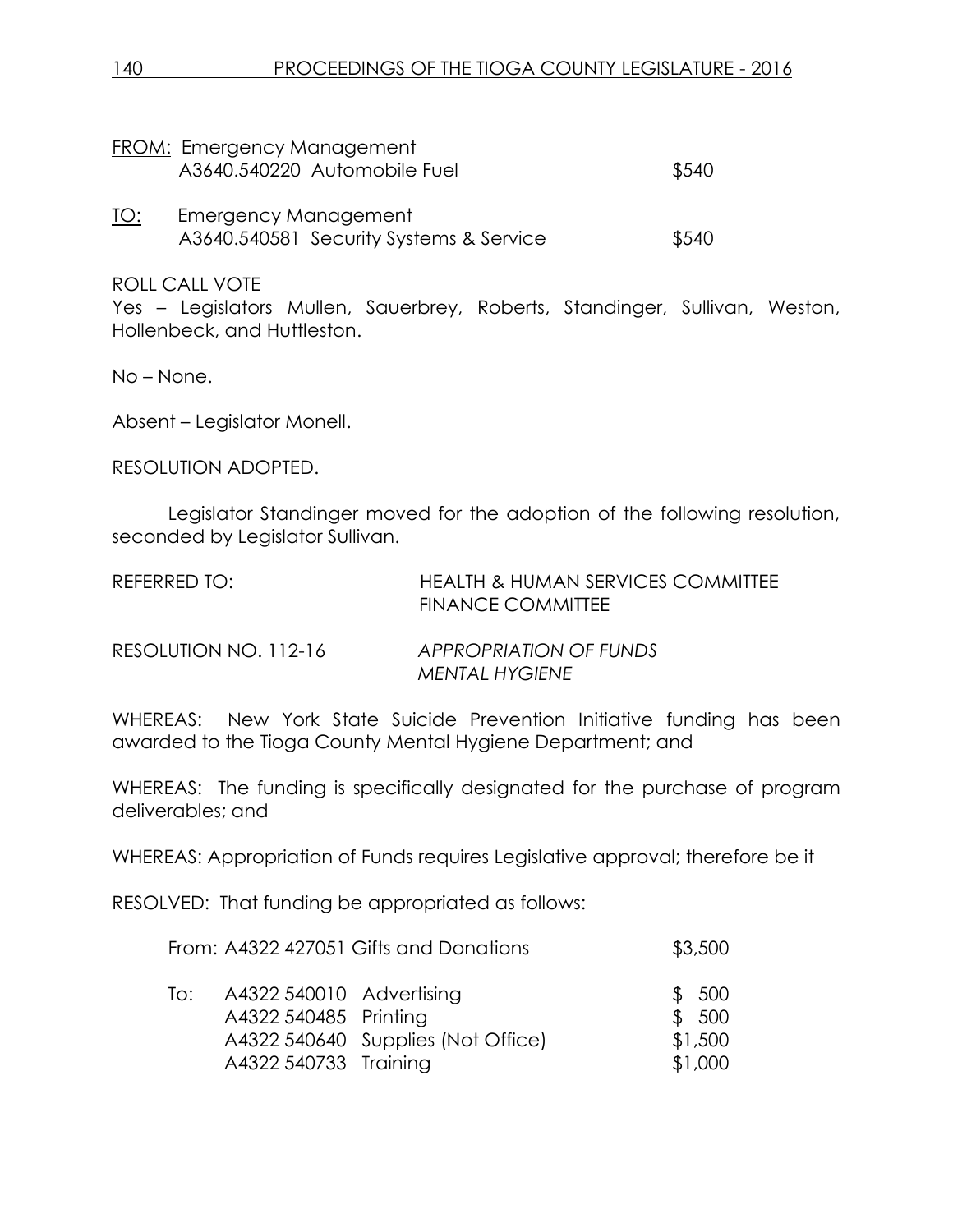### ROLL CALL VOTE

Yes – Legislators Mullen, Sauerbrey, Roberts, Standinger, Sullivan, Weston, Hollenbeck, and Huttleston.

No – None.

Absent – Legislator Monell.

RESOLUTION ADOPTED.

Legislator Standinger moved for the adoption of the following resolution, seconded by Legislator Sullivan.

| REFERRED TO:          | <b>HEALTH &amp; HUMAN SERVICES</b><br><b>FINANCE COMMITTEE</b> |
|-----------------------|----------------------------------------------------------------|
| RESOLUTION NO. 113-16 | <b>APPROPRIATION OF FUNDS</b><br>SOCIAL SERVICES               |

WHEREAS: The County of Tioga has received Federal 5311 funds granted by the Federal Transit Administration and the New York State Department of Transportation; and

WHEREAS: Federal Transit Administration and New York State Department of Transportation have granted these funds to be used to support mobility management services; and

WHEREAS: Tioga County has a contract with Rural Health Network of South Central New York to provide these services; and

WHEREAS: Appropriation of funds requires legislative approval; therefore be it

RESOLVED: That funding be appropriated as follows:

| A 5630.430900 State Aid-Transportation   | \$49,677.00  |
|------------------------------------------|--------------|
| A 5630.440900 Federal Aid-Transportation | \$397,410.00 |
| A 5630.540140 Contracting Services       | \$447,087.00 |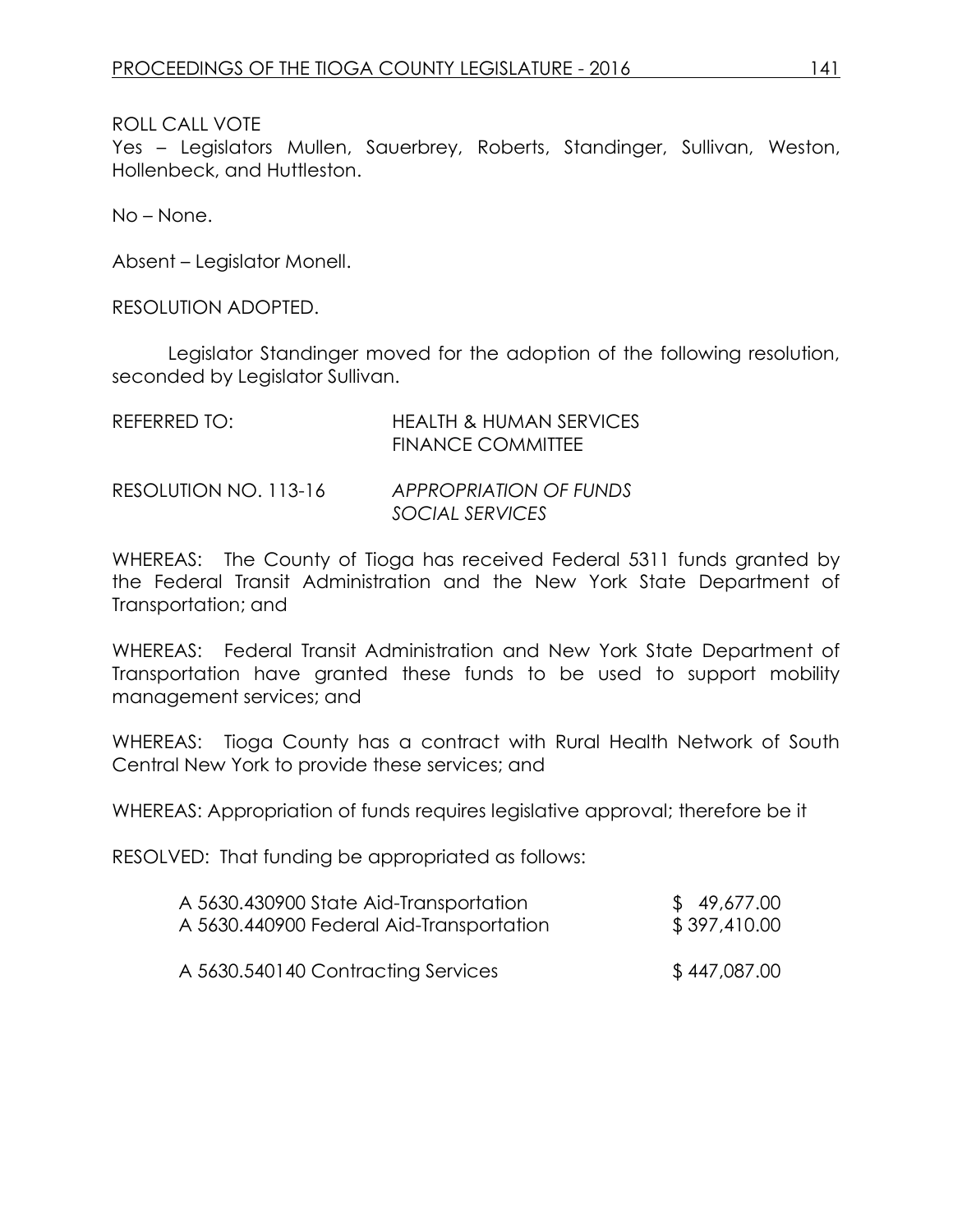ROLL CALL VOTE

Yes – Legislators Mullen, Sauerbrey, Roberts, Standinger, Sullivan, Weston, Hollenbeck, and Huttleston.

No – None.

Absent – Legislator Monell.

RESOLUTION ADOPTED.

Legislator Standinger moved for the adoption of the following resolution, seconded by Legislator Sullivan.

| REFERRED TO:             | HEALTH & HUMAN SERVICES COMMITTEE   |
|--------------------------|-------------------------------------|
| $RFCOMIITION NON 114-14$ | APPROVE ADDITIONAL FUNDING EOR SUMM |

RESOLUTION NO. 114-16 *APPROVE ADDITIONAL FUNDING FOR SUMMER YOUTH EMPLOYMENT PROGRAMS SOCIAL SERVICES*

WHEREAS: Additional funding has been awarded to Tioga County Department of Social Services from the Office of Temporary and Disability Assistance for Summer Youth Employment Programs; and

WHEREAS: The plan submitted for expenditure of these funds has been approved; and

WHEREAS: Appropriation of Funds requires Legislative approval; therefore be it

RESOLVED: That funding be appropriated as follows:

|     | From: A6010 - 446100 Federal Aid: Administration | \$85,248 |
|-----|--------------------------------------------------|----------|
| lo: | A6010 - 540140 Contractual                       | \$75,248 |
|     | A6010 – 540487 Program Expense                   | \$10,000 |

## ROLL CALL VOTE

Yes – Legislators Mullen, Sauerbrey, Roberts, Standinger, Sullivan, Weston, Hollenbeck, and Huttleston.

No – None.

Absent – Legislator Monell.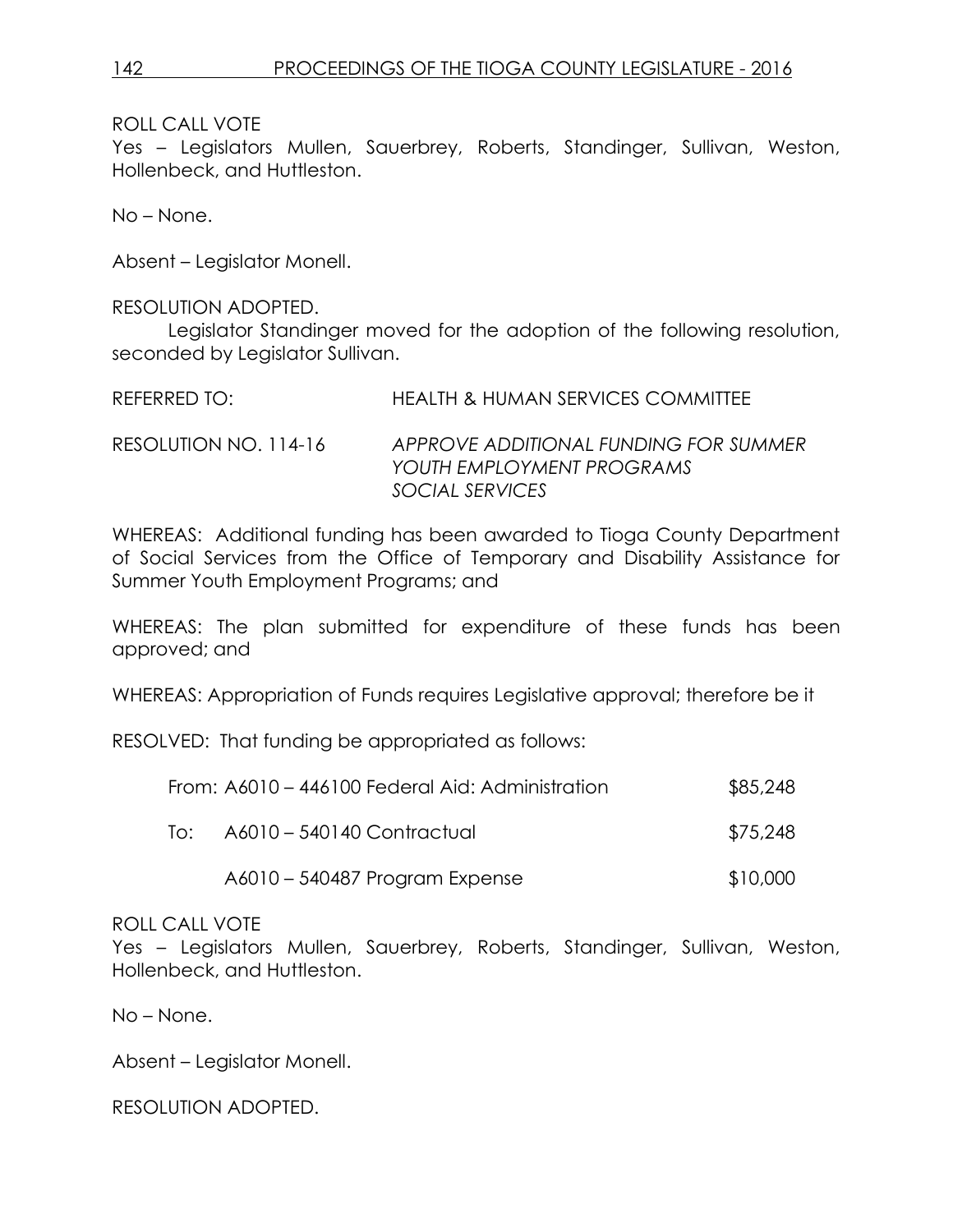Legislator Sullivan moved for the adoption of the following resolution, seconded by Legislator Hollenbeck.

| <b>REFERRED TO:</b> | <b>FINANCE/LEGAL</b> |
|---------------------|----------------------|
|                     |                      |

RESOLUTION NO. 115–16 *AUTHORIZE AND FUND FMAS-TYLER TECHNOLOGIES 25% SOFTWARE FEES OUT OF SOFTWARE RESERVE ACCOUNT*

WHEREAS: The Tioga County Legislature recognizes the importance of County Infrastructure; and

WHEREAS: The County has entered into a contract with Tyler Technologies for the Financial Management Accounting System; and

WHEREAS: Part of the contract is to pay 25% (\$46,921.50) of the software fees; and

WHEREAS: Funds need to be transferred from the Capital Software Reserve Fund to pay for the software fees; therefore be it

RESOLVED: That the Tioga County Legislature authorizes the payment of software fees in the amount of \$46,921.50 to Tyler Technologies from the Capital Software Reserve Fund; and be it further

RESOLVED: That the following funds be transferred:

| FROM: H387804 Capital Software Reserve Fund | \$46,921.50 |
|---------------------------------------------|-------------|
|                                             |             |

TO: H1325-520620 Treasurer Capital Account \$46,921.50

ROLL CALL VOTE

Yes – Legislators Mullen, Sauerbrey, Roberts, Standinger, Sullivan, Weston, Hollenbeck, and Huttleston.

No – None.

Absent – Legislator Monell.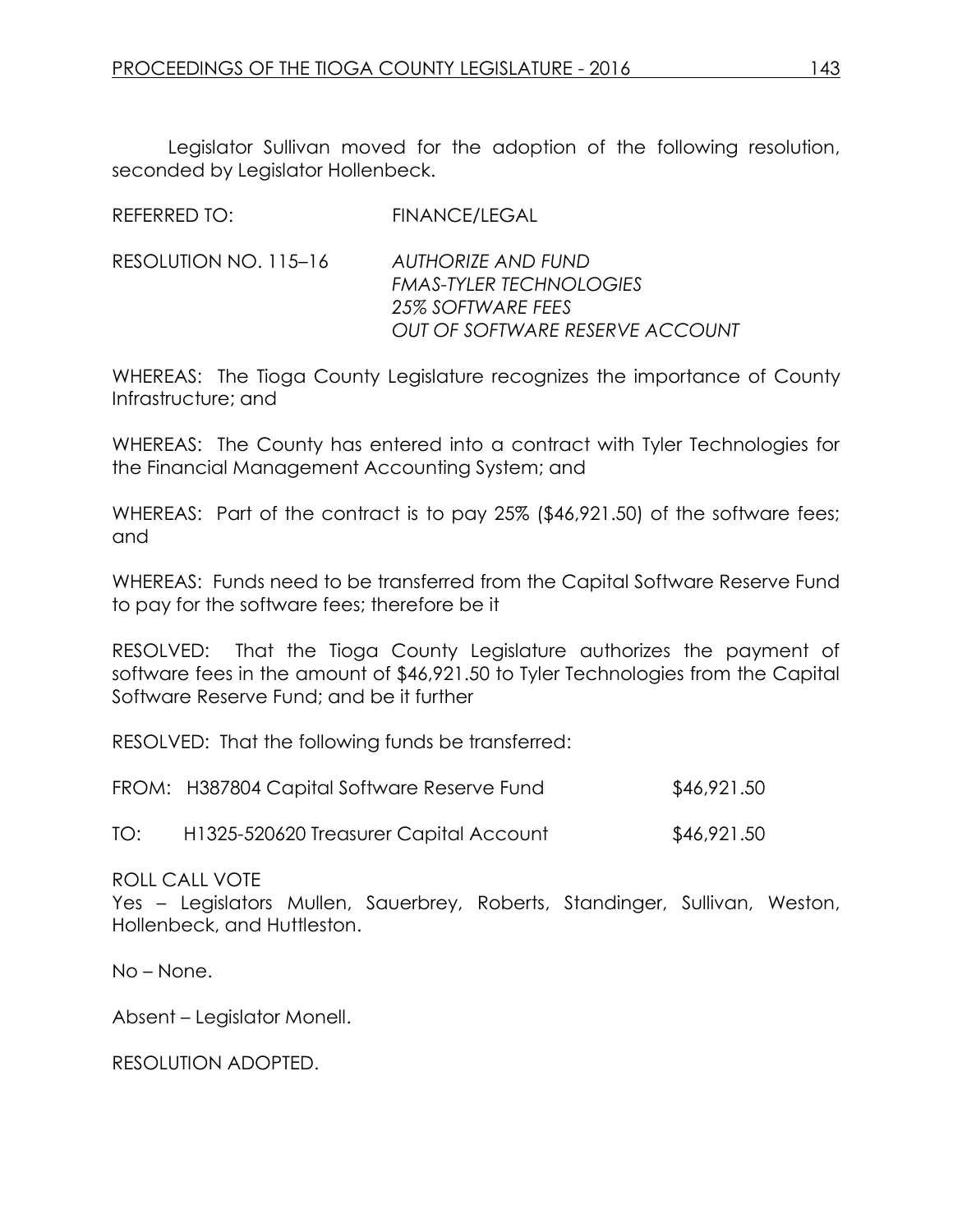Legislator Huttleston moved for the adoption of the following resolution, seconded by Leaislator Mullen.

REFERRED TO: ADMINISTRATIVE SERVICES COMMITTEE

# RESOLUTION NO. 116-16 *ACCEPT AWARD OF ROADSIDE MARKER GRANT AND APPROPRIATE FUNDS*

WHEREAS: The William G. Pomeroy Foundation strongly believes that historic markers play an important role in local historic preservation by serving a dual purpose. They educate the public and foster historic tourism, which in turn can provide much needed economic benefits to the towns and villages where the markers are placed; and

WHEREAS: The program will commemorate historic people, places or things by awarding grants to install historic markers. This funding includes a standard marker, mounting pole and shipping. Grantees are responsible for the installation of the marker; and

WHEREAS: Tioga County has been awarded \$1000.00 for the 2016-2017 Historic Roadside Marker Grant Program for the World War II Project; and

WHEREAS: The funds will be used to purchase and install a historic marker on McMaster Street in Owego NY representing the residence of a World War II WAC Margaret J. Hastings; and

WHEREAS: Appropriation of funds and budget modification requires legislative approval; therefore be it

RESOLVED: That funding be appropriated and the 2016 budget be modified as follows:

A 7510 420890 Other Culture & Recreation Income \$ 1,000.00

A 7510 540640 Supplies (Not Office) \$ 1,000.00

ROLL CALL VOTE

Yes – Legislators Mullen, Sauerbrey, Roberts, Standinger, Sullivan, Weston, Hollenbeck, and Huttleston.

No – None.

Absent – Legislator Monell.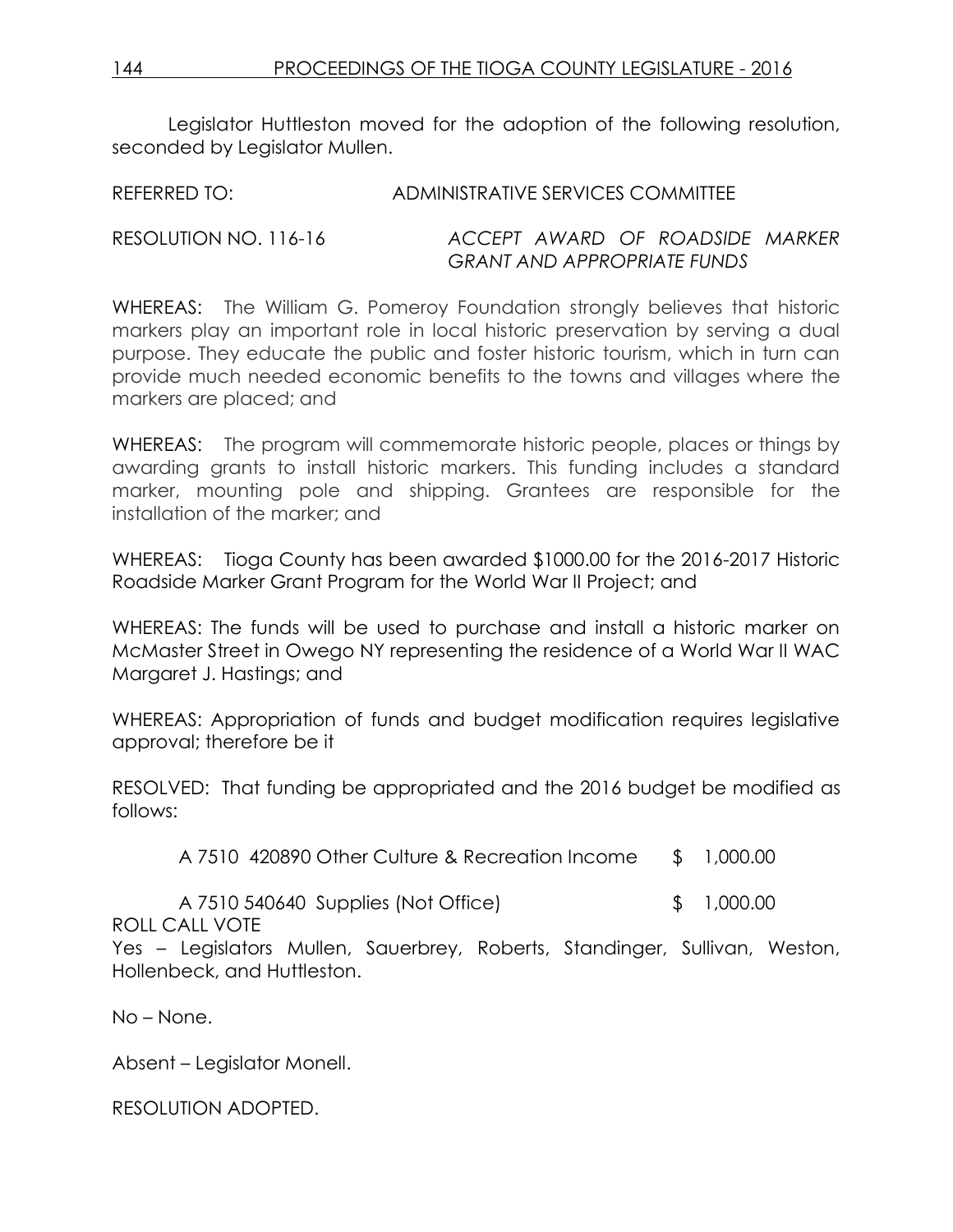Legislator Sullivan moved for the adoption of the following resolution, seconded by Legislator Hollenbeck.

| REFERRED TO:          | FINANCE/LEGAL COMMITTEE                         |
|-----------------------|-------------------------------------------------|
| RESOLUTION NO. 117–16 | AMEND POLICY 11<br>TRAVEL POLICY AND PROCEDURES |

WHEREAS: Policy 11 Travel Policy and Procedures needs to be amended to reflect tipping/gratuity for meals; therefore be it

RESOLVED: That Policy 11 be amended as follows:

Section VII. – Meal Allowances – Add E.

E. Tioga County will pay up to 18% tipping/gratuity for meals.

And be it further

RESOLVED: That the remainder of Policy 11 Travel Policy and Procedures shall remain in full force and effect.

ROLL CALL VOTE

Yes – Legislators Mullen, Sauerbrey, Roberts, Standinger, Sullivan, Weston, Hollenbeck, and Huttleston.

No – None.

Absent – Legislator Monell.

RESOLUTION ADOPTED.

Legislator Weston moved for the adoption of the following resolution, seconded by Legislator Hollenbeck.

REFERRED TO: ED&P COMMITTEE

RESOLUTION NO 118-16 *AUTHORIZATION TO SUBMIT APPLICATION AND ADMINISTER A NEW YORK HOUSING TRUST FUND CORPORATION- 2016 NEW YORK MAIN STREET DOWNTOWN ANCHOR PROGRAM FOR THE 145 FRONT STREET OWEGO REVITALIZATION PROJECT*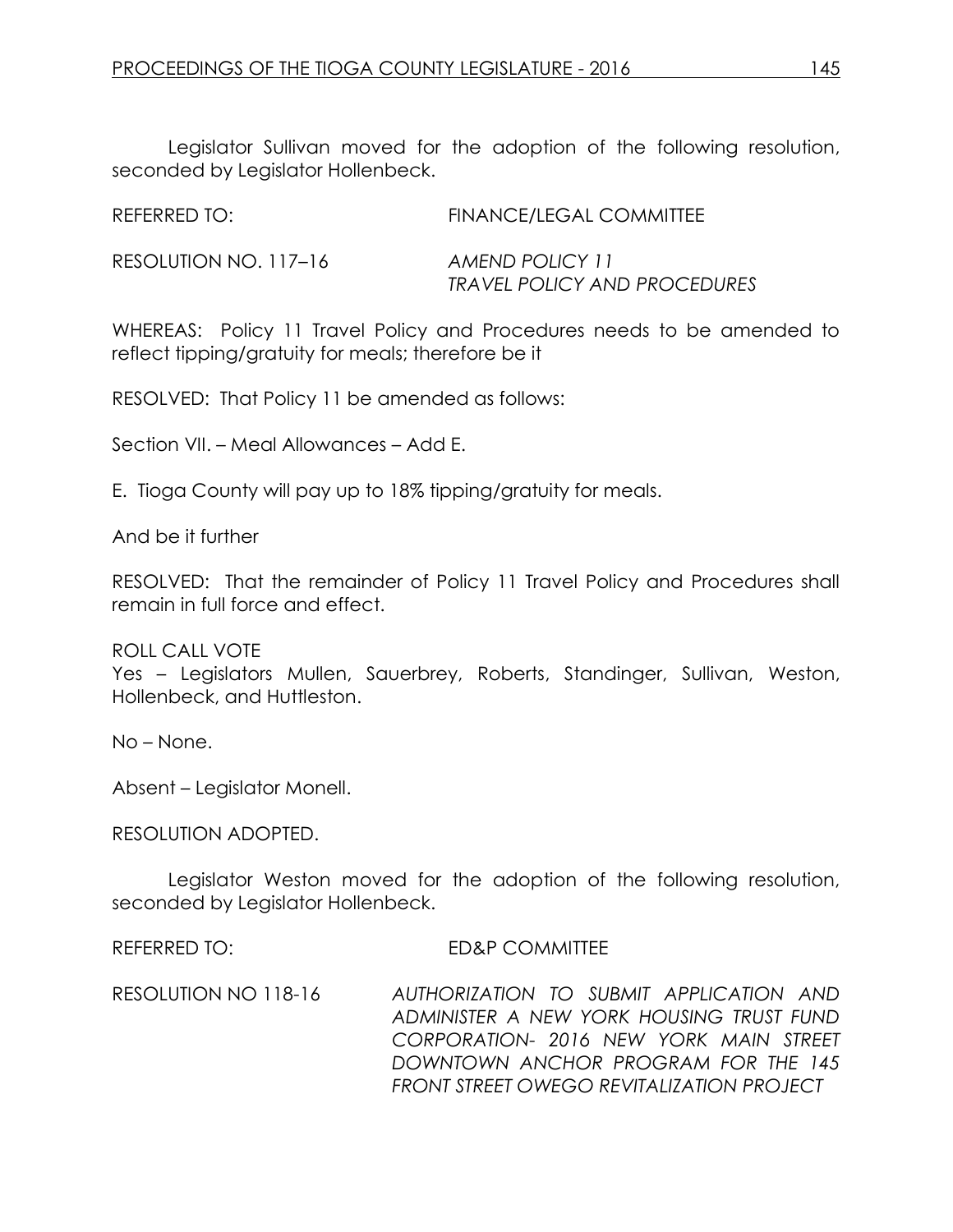WHEREAS: The NYS Housing Trust Fund Corporation through their 2016 New York Main Street Downtown Anchor Program has made available a funding opportunity for rehabilitation of project specific key anchor buildings. This assists to establish and expand residential opportunities and business anchors, foster small business development, stimulate reinvestment, enable adaptive reuse, address Americans with Disabilities Act (ADA), address code enforcement issues, energy efficiency and to preserve and revitalize downtown, mixed-use key anchor properties; and

WHEREAS: The NYMS Downtown Anchor Program criteria allows units of government to be eligible applicants and to act as a Local Program Administrator (LPA); and

WHEREAS: The Tioga County Tourism Study (2004) recommends that our revitalization efforts follow the National Trust's Main Street Center 4-point Approach, one of which is Design: Enhancing the historic commercial district's physical appearance through building rehabilitation, compatible new construction, public improvements and design management systems; and

WHEREAS: the Tioga County Legislature has demonstrated support of the revitalization of commercial and residential properties that make up the downtown or "Main Street" areas of the county as per Resolution 159-03; and

WHEREAS: the Tioga County Legislature approved resolutions for the 2010, 2011, 2012, 2013 and 2014 NYMS Programs for the Village of Owego, Nichols and Waverly in which programs were approved, completed and/or in process; and

WHEREAS: The Tioga County Economic Development and Planning, is preparing a submittal of an application for up to \$500,000.00 in grant funding from the 2016 New York Main Street Downtown Anchor Program for the restoration and building improvements of 145 Front Street, Owego, NY site, per attached map (Attachment #1) in the Village of Owego's downtown historic central business district; and

WHEREAS: The goals of this funding source are to assist New York State communities with their project specific main street/downtown residential and commercial revitalization efforts; and

WHEREAS: The Village of Owego has initiated a coordinated effort to revitalize the Downtown Central Business District including approval of the Village of Owego Consolidated Master Plan, Village of Owego Downtown Strategic Plan and the Strategic Plan for Integrated Community Development, completion of Streetscape Improvements in 2007, administration of the Restore NY Program, support of the 2010 and 2011 NYMS Programs and the completion of the River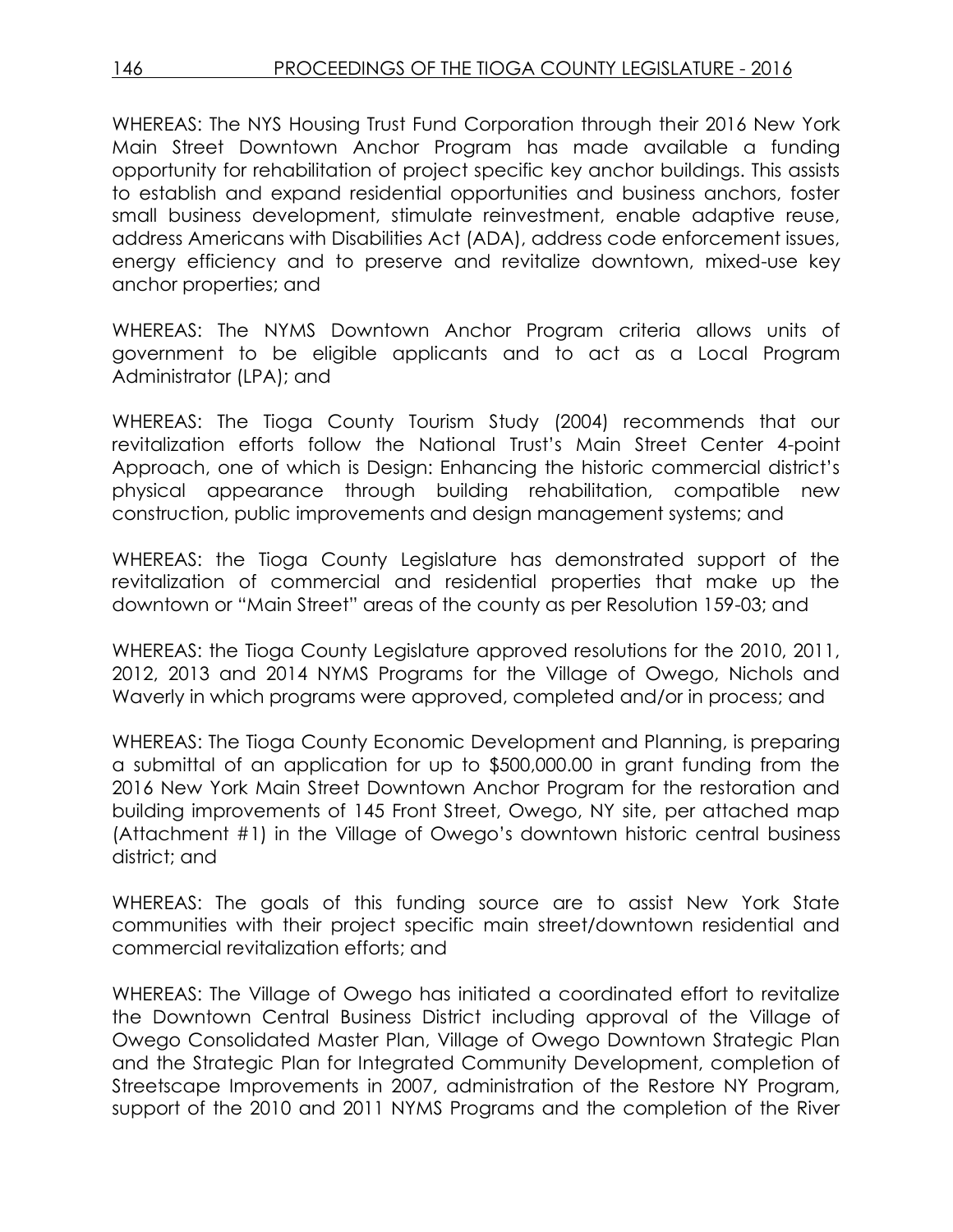Walk Project. The award of a 2016 NYMS Downtown Anchor grant will be an important facet in efforts to realize their downtown revitalization goals; and

WHEREAS: The Village of Owego approved a resolution in support of this application to the 2016 NYMS Downtown Anchor Program by Tioga County and is desirous of the County conducting this activity for them; and

WHEREAS: The property owners of 145 Front Street, Owego have expressed an interest in utilizing this funding to make building improvements; and

WHEREAS: This grant source requires applicants to administer and ensure successful completion of all assisted projects by evaluation and assuring compliance with all local, state and federal laws and regulations and allows up to a 5% administrative fee as administrative revenue for providing such services; now therefore be it

RESOLVED: That the Tioga County Legislature, duly convened at a meeting hereby does:

RESOLVE, that the Tioga County Legislature hereby authorizes submission and administration of said grant to New York State Housing Trust Fund, NYMS Downtown Anchor Program in the amount of up to \$500,000.00 with a minimum 25% cash match provided by property owner and with up to 5% in administrative revenue to be received for providing such services.

### ROLL CALL VOTE

Yes – Legislators Mullen, Sauerbrey, Roberts, Standinger, Sullivan, Weston, Hollenbeck, and Huttleston.

No – None.

Absent – Legislator Monell.

### RESOLUTION ADOPTED.

Legislator Roberts moved for the adoption of the following resolution, seconded by Legislator Sullivan.

REFERRED TO: PUBLIC WORKS COMMITTEE

RESOLUTION NO. 119-16 *AUTHORIZE TIOGA COUNTY MATERIALS RECOVERY MANAGER TO APPLY FOR A WATER QUALITY IMPROVEMENT PROJECT (WQIP) GRANT FOR THE CONSTRUCTION OF A TRUCK WASHING BAY*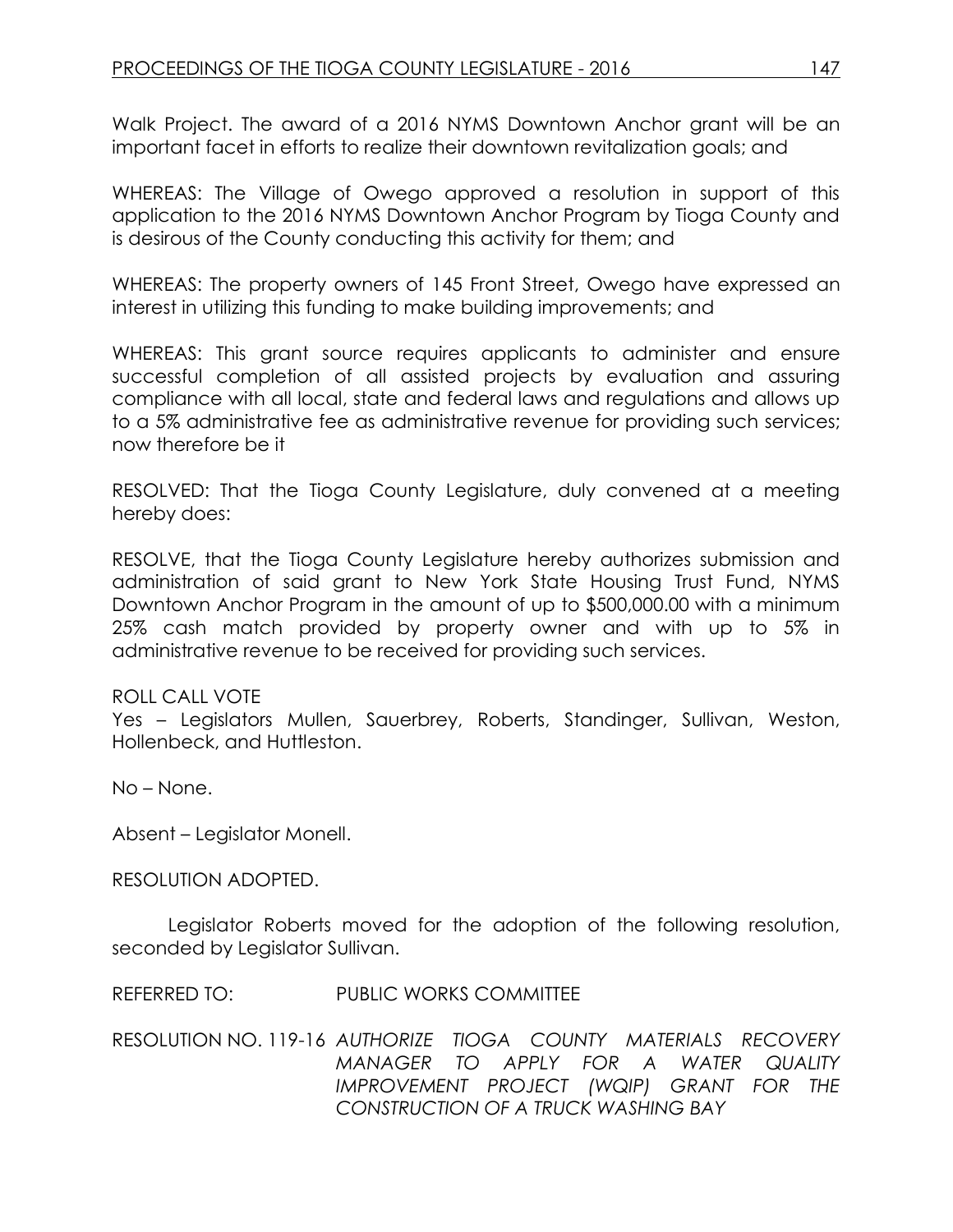WHEREAS: New York State Department of Environmental Conservation (NYSDEC) has announced the availability of grant funds through the NYS Consolidated Funding Application (CFA); and

WHEREAS: Tioga County Department of Public Works (DPW) needs a truck washing bay; and

WHEREAS: A truck washing bay would enable DPW to have good housekeeping that may possibly keep grease, oil and salt from the Catatonk Creek, Owego Creek and the Susquehanna River; and

WHEREAS: A truck washing bay would extend the life of the DPW's equipment from regular washing; and

WHEREAS: This grant can fund up to up to 75% of the total project cost for Non-Agricultural Nonpoint Source Abatement; therefore be it

RESOLVED: That the Tioga County Legislature authorizes the Materials Recovery Manager to apply and administer said grant.

ROLL CALL VOTE

Yes – Legislators Mullen, Sauerbrey, Roberts, Standinger, Sullivan, Weston, Hollenbeck, and Huttleston.

No – None.

Absent – Legislator Monell.

RESOLUTION ADOPTED.

Legislator Roberts moved for the adoption of the following resolution, seconded by Legislator Sullivan.

REFERRED TO: PUBLIC WORKS COMMITTEE

RESOLUTION NO. 120-16 *AUTHORIZE TIOGA COUNTY MATERIALS RECOVERY MANAGER TO APPLY FOR A WATER QUALITY IMPROVEMENT PROJECT (WQIP) GRANT FOR CULVERT PROJECTS*

WHEREAS: New York State Department of Environmental Conservation (NYSDEC) has announced the availability of grant funds through the NYS Consolidated Funding Application (CFA); and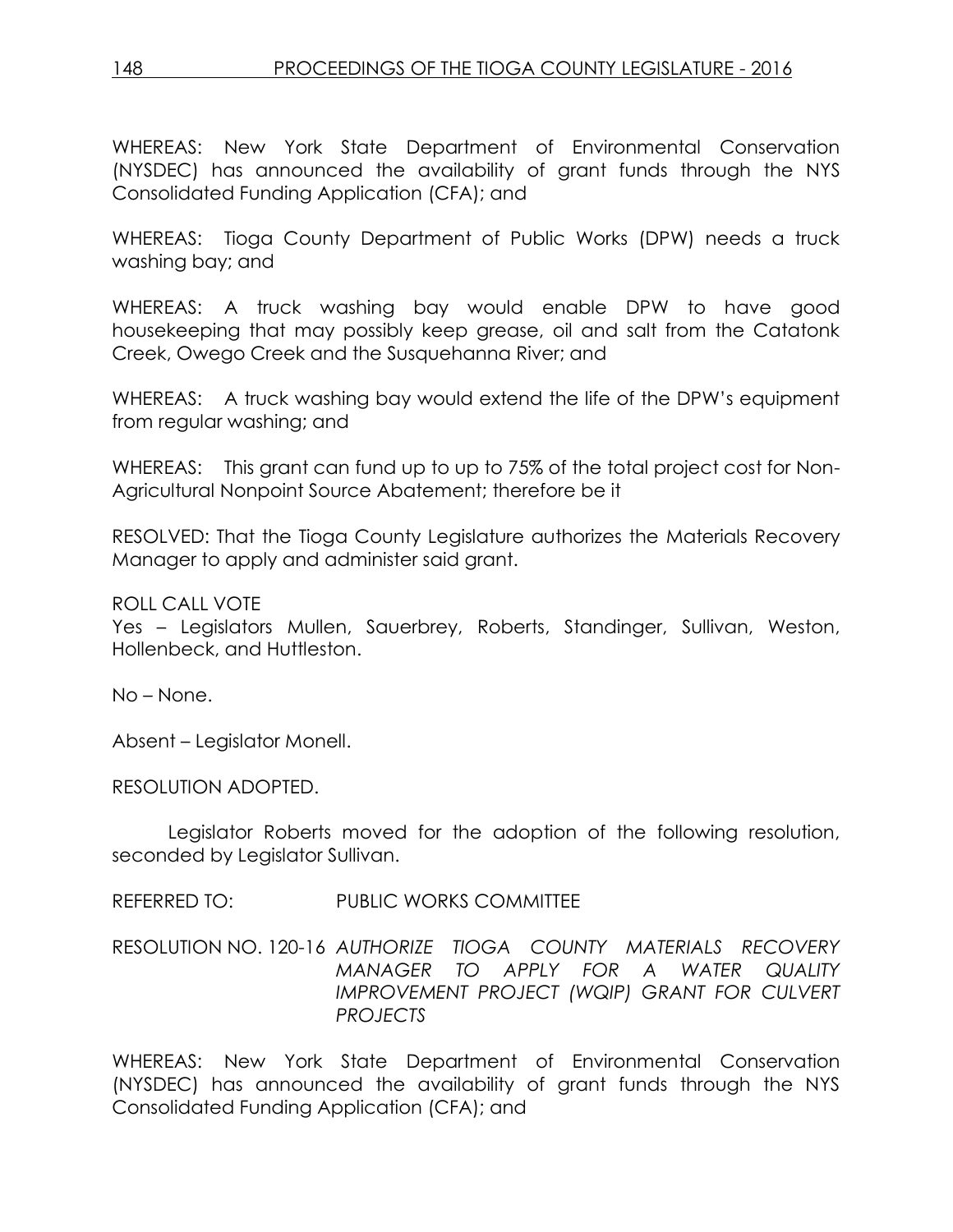WHEREAS: Tioga County Department of Public Works (DPW) would like to replace undersized culverts on County roads; and

WHEREAS: Thru this grant DPW could upgrade/replace road stream crossing structures (culverts and bridges) to a larger size and appropriate design to increase ecological connectivity and hydrologic capacity; and

WHEREAS: This grant can fund up to up to 75% of the total project cost for Aquatic Habitat Restoration; therefore be it

RESOLVED: That the Tioga County Legislature authorizes the Materials Recovery Manager to apply and administer said grant.

ROLL CALL VOTE Yes – Legislators Mullen, Sauerbrey, Roberts, Standinger, Sullivan, Weston, Hollenbeck, and Huttleston.

No – None.

Absent – Legislator Monell.

RESOLUTION ADOPTED.

Legislator Standinger moved for the adoption of the following resolution, seconded by Legislator Mullen.

REFERRED TO: HEALTH & HUMAN SERVICES COMMITTEE

RESOLUTION NO. 121–16 *AWARD BID FOR TRANSPORTATION SERVICES TO EARLY INTERVENTION AND PRESCHOOL SPECIAL EDUCATION CHILDREN'S PROGRAM PUBLIC HEALTH*

WHEREAS: Bids have been received for the Provision of Transportation Services to Early Intervention and Pre-School Special Education Children; and

WHEREAS: The bids (pricing based on a one-way trip) were received and opened on May 31, 2016, and the bid results were as follows:

| Serafini Transportation Corp. | Zone 1 \$46.12; Zone 2 - \$56.21    |
|-------------------------------|-------------------------------------|
|                               | (Additional aide \$18.50 per hour); |

and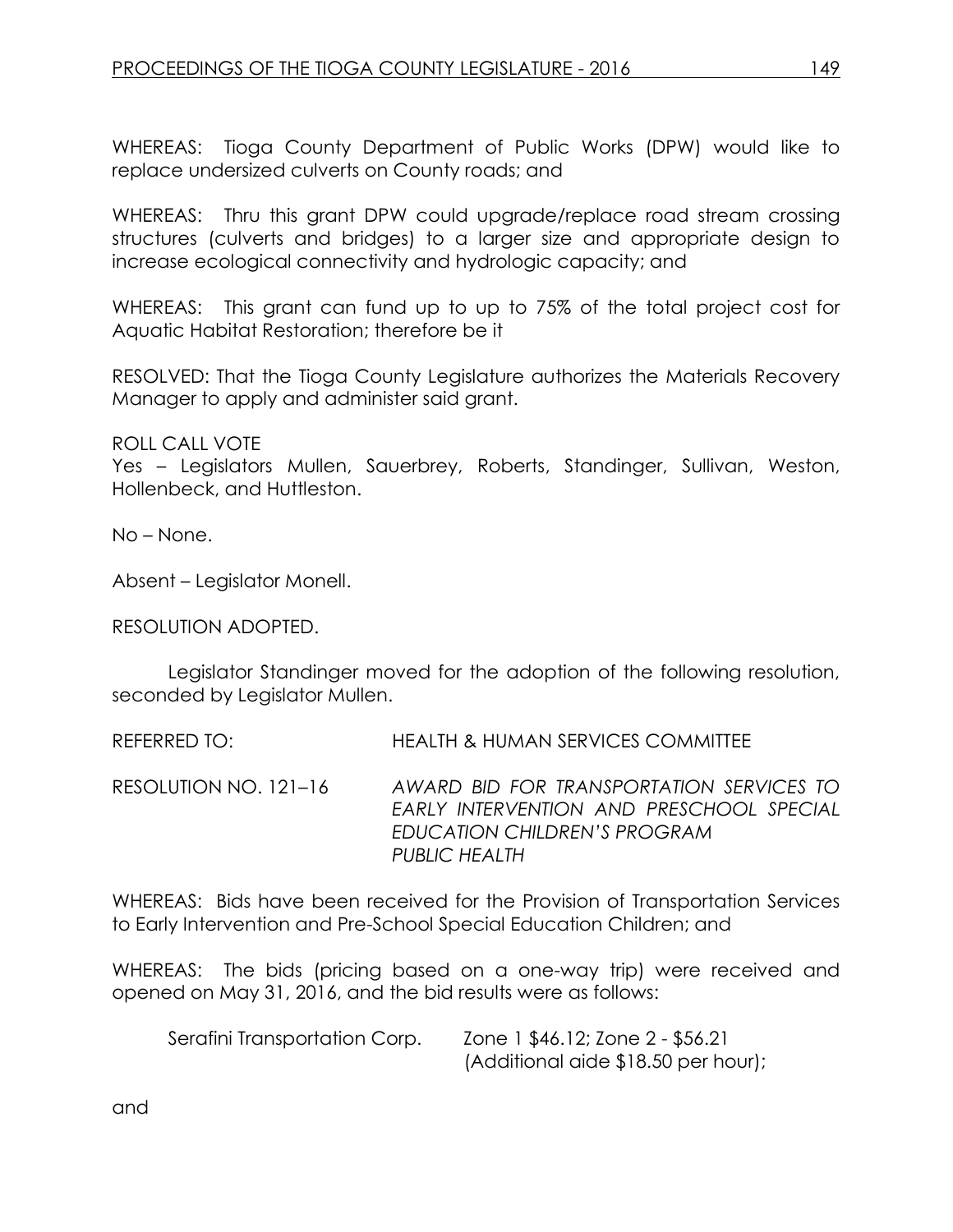WHEREAS: Funds have been included in the Public Health Department budget for this service; and

WHEREAS: Serafini Transportation Corp. has been determined to be the responsible bidder proposing the lowest unit price per child based on a one-way transportation cost, and whose proposal complies with all provisions to render it formal and legal and whose proposal is considered to be in the best interest of Tioga County; and

WHEREAS: The Director of Public Health is in agreement with this determination in the provision of transportation of Tioga County's most vulnerable young citizens; therefore be it

RESOLVED: That the Tioga County Legislature authorize the Department of Public Health to enter into a contract with Serafini Transportation Corp. for the Provision of Transportation Services to Early Intervention and Preschool Special Education Children based on stated stipulated cost of \$46.12 for Zone 1 and \$56.21 for Zone 2 per one-way trip for the period of July 1, 2016 through June 30, 2019.

ROLL CALL VOTE

Yes – Legislators Mullen, Sauerbrey, Roberts, Standinger, Sullivan, Weston, Hollenbeck, and Huttleston.

No – None.

Absent – Legislator Monell.

RESOLUTION ADOPTED.

Legislator Standinger moved for the adoption of the following resolution, seconded by Legislator Sullivan.

REFERRED TO: HEALTH & HUMAN SERVICES COMMITTEE

RESOLUTION NO. 122-16 *APPOINT MEMBER TO THE TIOGA COUNTY BOARD OF HEALTH PUBLIC HEALTH*

WHEREAS: Section 344 of the Public Health Law requires that members of the Board of Health shall serve six (6) year staggered terms; and

WHEREAS: Ellen Pratt, Ph.D., resigned from the Board of Health 1/19/2016; and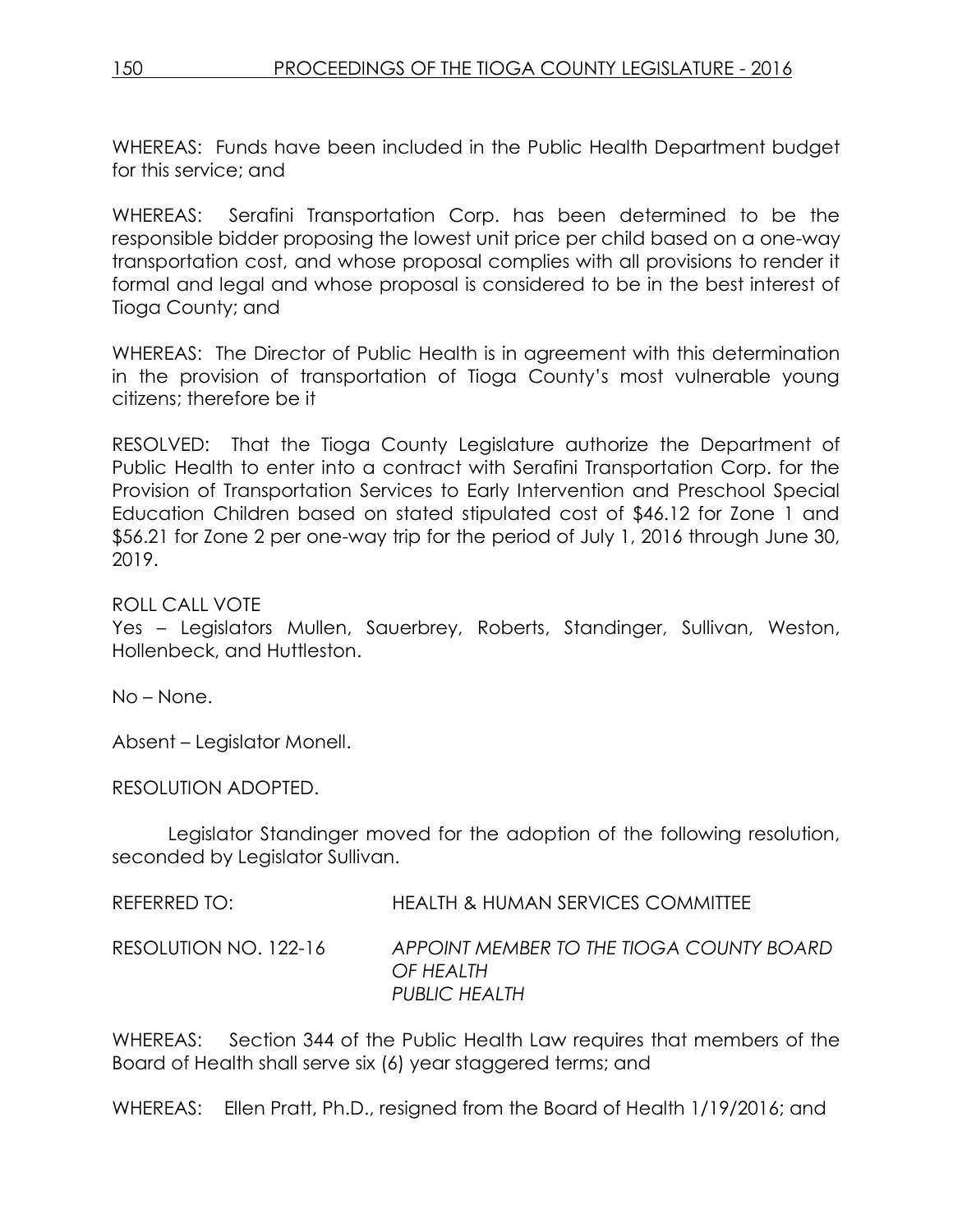WHEREAS: The appointed term for Ellen Pratt, on the Board of Health expires 12/31/2016; and

WHEREAS: Thomas F. Nytch, DVM, has agreed to fill the unexpired term of Ellen Pratt; and

WHEREAS: The Board of Health voted, on May 19, 2016, to recommend to the Tioga County Legislature Thomas F. Nytch's appointment to the Board of Health; therefore be it

RESOLVED: That Thomas F. Nytch, DVM, be appointed to the Board of Health to fill the unexpired term of Ellen Pratt, Ph.D., for a term of 6/14/2016-12/31/2016.

ROLL CALL VOTE Yes – Legislators Mullen, Sauerbrey, Roberts, Standinger, Sullivan, Weston, Hollenbeck, and Huttleston.

No – None.

Absent – Legislator Monell.

RESOLUTION ADOPTED.

Legislator Standinger moved for the adoption of the following resolution, seconded by Legislator Sullivan.

REFERRED TO: HEALTH & HUMAN SERVICES COMMITTEE RESOLUTION NO. 123-16 *APPOINT MEMBER TO THE TIOGA COUNTY BOARD OF HEALTH PUBLIC HEALTH*

WHEREAS: Section 344 of the Public Health Law requires that members of the Board of Health shall serve six (6) year staggered terms; and

WHEREAS: The Board of Health has decided to increase their membership from seven to nine in order to ensure the presence of a quorum at meetings; and

WHEREAS: Maureen Hawley, RN, has submitted an application to serve on the Board of Health and the Board has approved that application; and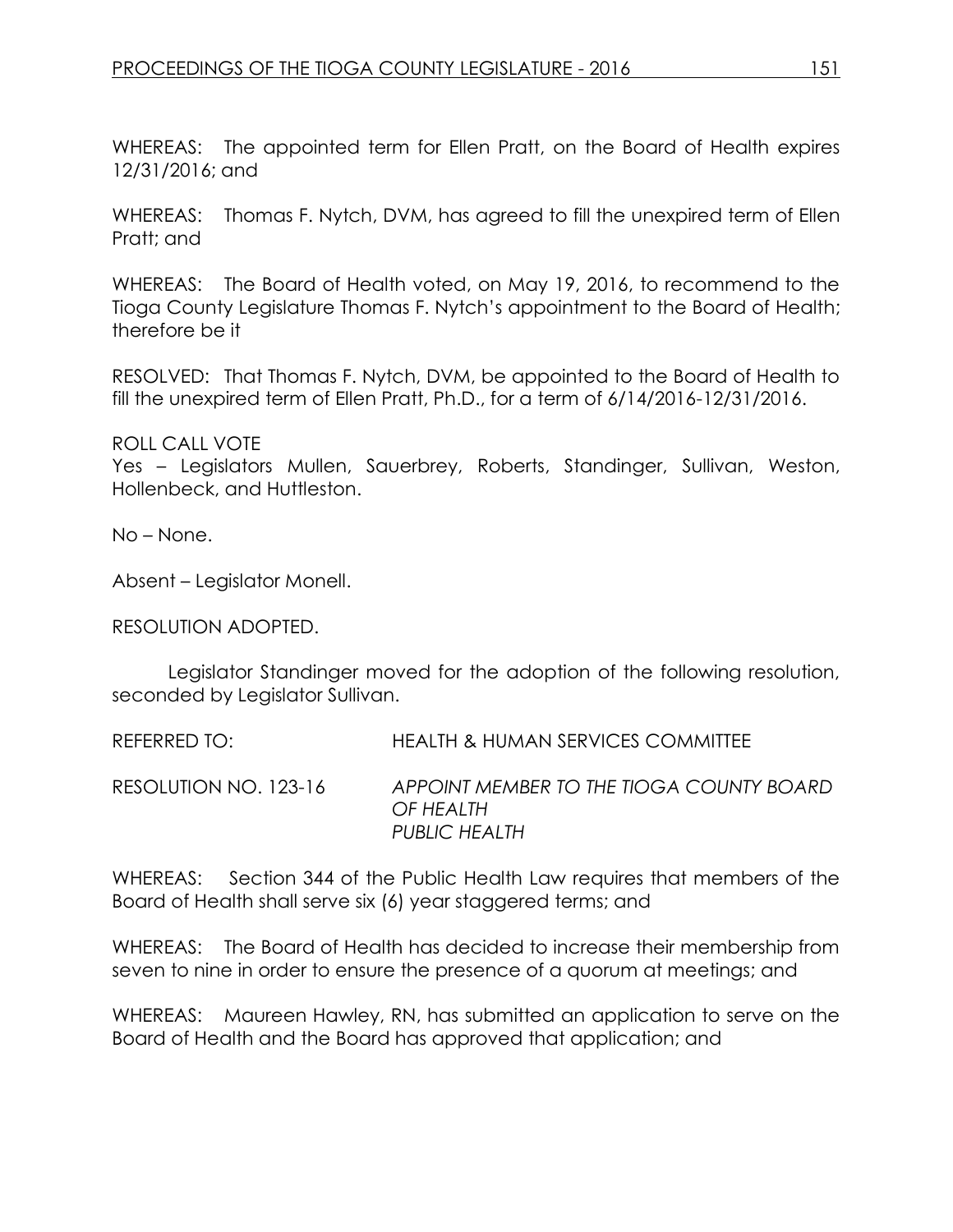WHEREAS: The Board of Health voted, on May 19, 2016, to recommend to the Tioga County Legislature Maureen Hawley's appointment to the Board of Health; therefore be it

RESOLVED: That Maureen Hawley, RN, be appointed to the Board of Health for a term of 6/14/2016-6/13/2022.

ROLL CALL VOTE

Yes – Legislators Mullen, Sauerbrey, Roberts, Standinger, Sullivan, Weston, Hollenbeck, and Huttleston.

No – None.

Absent – Legislator Monell.

RESOLUTION ADOPTED.

Legislator Standinger moved for the adoption of the following resolution, seconded by Legislator Sullivan.

| REFERRED TO:          | <b>HEALTH &amp; HUMAN SERVICES COMMITTEE</b><br>PERSONNEL COMMITTEE                                                                            |
|-----------------------|------------------------------------------------------------------------------------------------------------------------------------------------|
| RESOLUTION NO. 124-16 | AUTHORIZE CREATION OF ONE (1) FULL-TIME<br><b>COMMUNITY HEALTH PROGRAM SUPERVISOR</b><br>WITHOUT INCREASE OF HEADCOUNT<br><b>PUBLIC HEALTH</b> |

WHEREAS: Legislative approval is required for the creation of all new positions; and

WHEREAS: Resolution 92-16 eliminated a positon, Director of Children with Special Needs, within the Public Health department which increased the number of staff the Deputy Director of Public Health is responsible for directly supervising; and

WHEREAS: The Public Health Director has determined that the department can be more effectively managed with the creation of a supervisor to oversee multiple community health services and related staff, including but not limited to Early Childhood programs and Public Health Education; and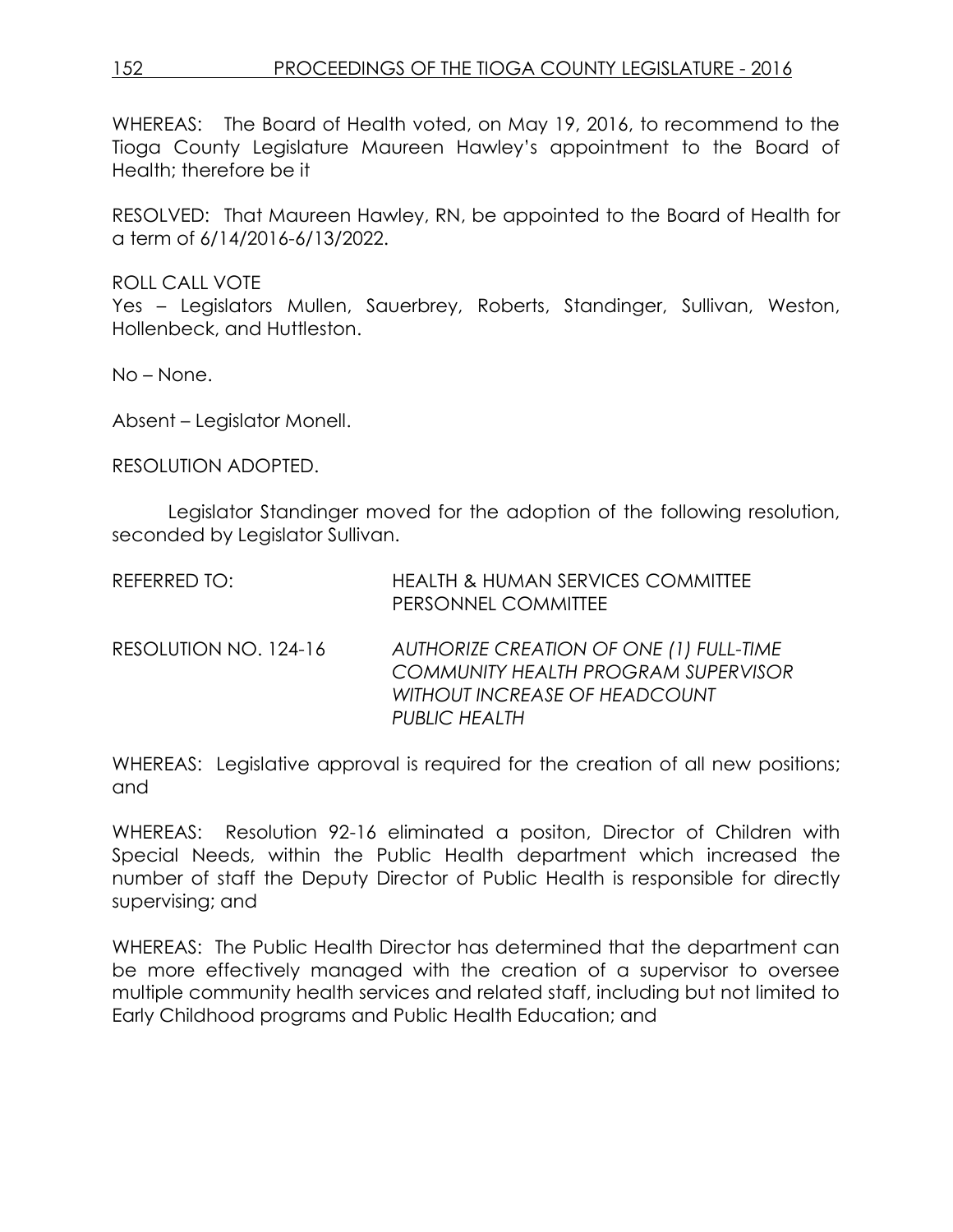WHEREAS: The Personnel Officer has reviewed the new position duties statement submitted by the Public Health Director and has determined the classification of Community Health Program Supervisor appropriately reflects the duties proposed; and

WHEREAS: Said position creation will not result in an increase to headcount as the position will be filled by an internal promotion; therefore be it

RESOLVED: That the Legislature authorizes the creation of a full-time Community Health Program Supervisor (CSEA salary grade XIII) at an annual salary of \$43,502, effective June 15, 2016; and be it further

RESOLVED: That the Public Health Director shall abolish one (1) full-time position within either Early Intervention or Public Health Education upon the permanent promotion of said incumbent from an appropriate eligible list and upon completion of a promotional probationary period in accordance with Tioga County Civil Service Rule XIV.

### ROLL CALL VOTE

Yes – Legislators Mullen, Sauerbrey, Roberts, Standinger, Sullivan, Weston, Hollenbeck, and Huttleston.

No – None.

Absent – Legislator Monell.

RESOLUTION ADOPTED.

Legislator Roberts moved for the adoption of the following resolution, seconded by Legislator Sullivan.

| REFERRED TO:          | <b>PUBLIC WORKS COMMITTEE</b><br>PERSONNEL COMMITTEE                                                                 |
|-----------------------|----------------------------------------------------------------------------------------------------------------------|
| RESOLUTION NO. 125-16 | AUTHORIZE CREATION OF TEMPORARY, PART-TIME<br>SECRETARY TO THE COMMISSIONER OF PUBIC<br><b>WORKS</b><br>PUBLIC WORKS |

WHEREAS: Legislative approval is required for the creation of any position within Tioga County; and

WHEREAS: Jennifer Bennett will be retiring from her position as Secretary to the Commissioner effective June 30, 2016; and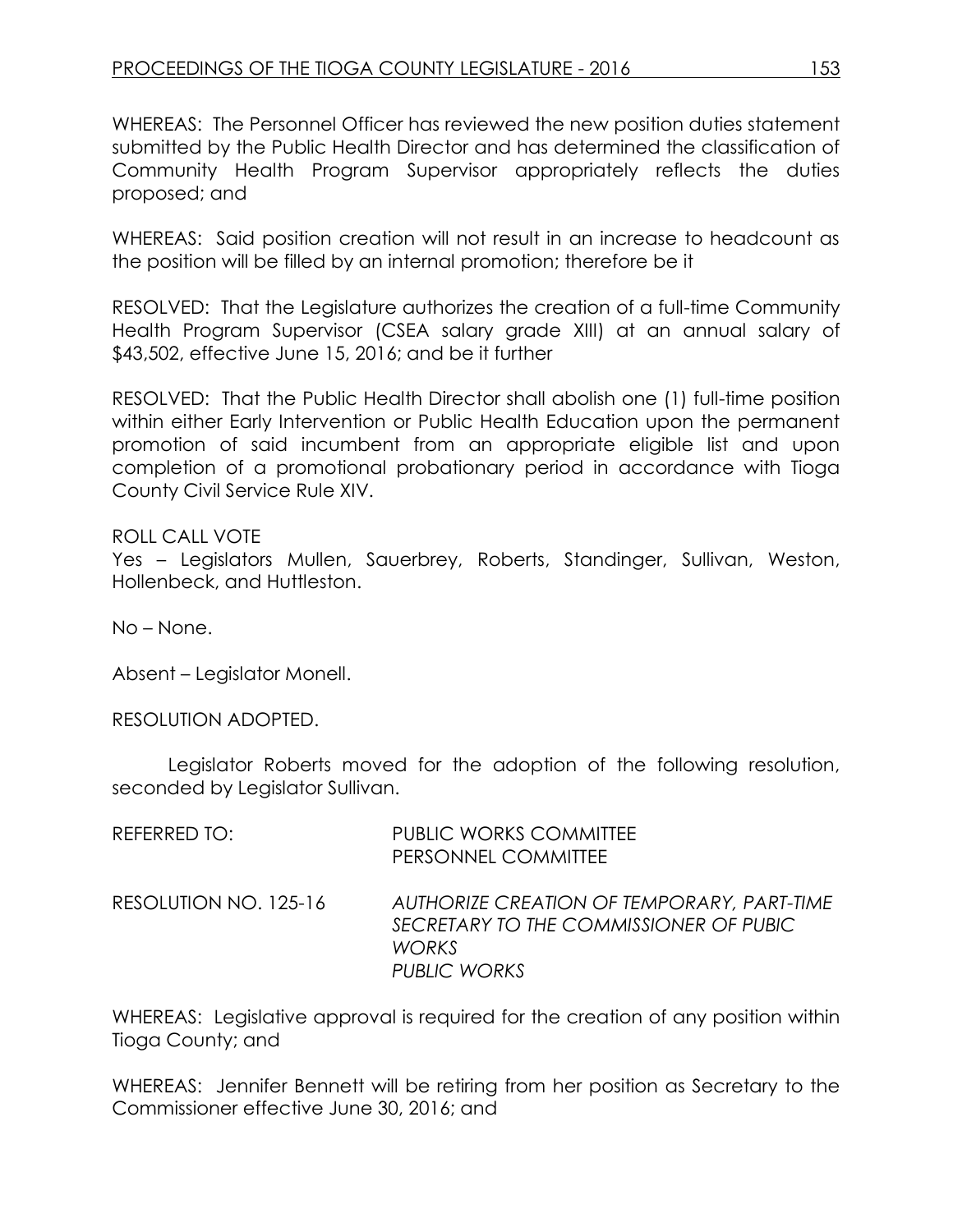WHEREAS: The position of Secretary to the Commissioner is vital to the operations of the Public Works Department; and

WHEREAS: There is a need to create a temporary, part-time Secretary to the Commissioner position, which will be filled by Mrs. Bennett in order to help train and consult her replacement; therefore be it

RESOLVED: That the Public Works Commissioner be authorized to create a temporary, part-time Secretary to the Commissioner position effective July 5, 2016 and be it further

RESOLVED: That said temporary, part-time position shall be compensated a rate of \$25.00 / hour, not to exceed \$3000.00 and be paid out of Public Works Personnel Services/part time A1490(org) 510020 (object); and be it further

RESOLVED: That the sum of \$3000.00 shall be transferred from Public Works Administration Account A1490 (org) 510010 (object) to Public Works Administration Part-time Temporary Account A1490 (org) 510020 (object); and be it further

RESOLVED: That upon exhaustion of said funds for the service of training and consulting, the temporary, part-time Secretary to the Commissioner of Public Works shall be abolished.

### ROLL CALL VOTE

Yes – Legislators Mullen, Sauerbrey, Roberts, Standinger, Sullivan, Weston, Hollenbeck, and Huttleston.

No – None.

Absent – Legislator Monell.

RESOLUTION ADOPTED.

Legislator Roberts moved for the adoption of the following resolution, seconded by Legislator Sullivan.

| REFERRED TO:          | <b>PUBLIC WORKS COMMITTEE</b><br>PERSONNEL COMMITTEE                 |
|-----------------------|----------------------------------------------------------------------|
| RESOLUTION NO. 126-16 | APPOINT SECRETARY TO COMMISSIONER OF<br>PUBLIC WORKS<br>PUBLIC WORKS |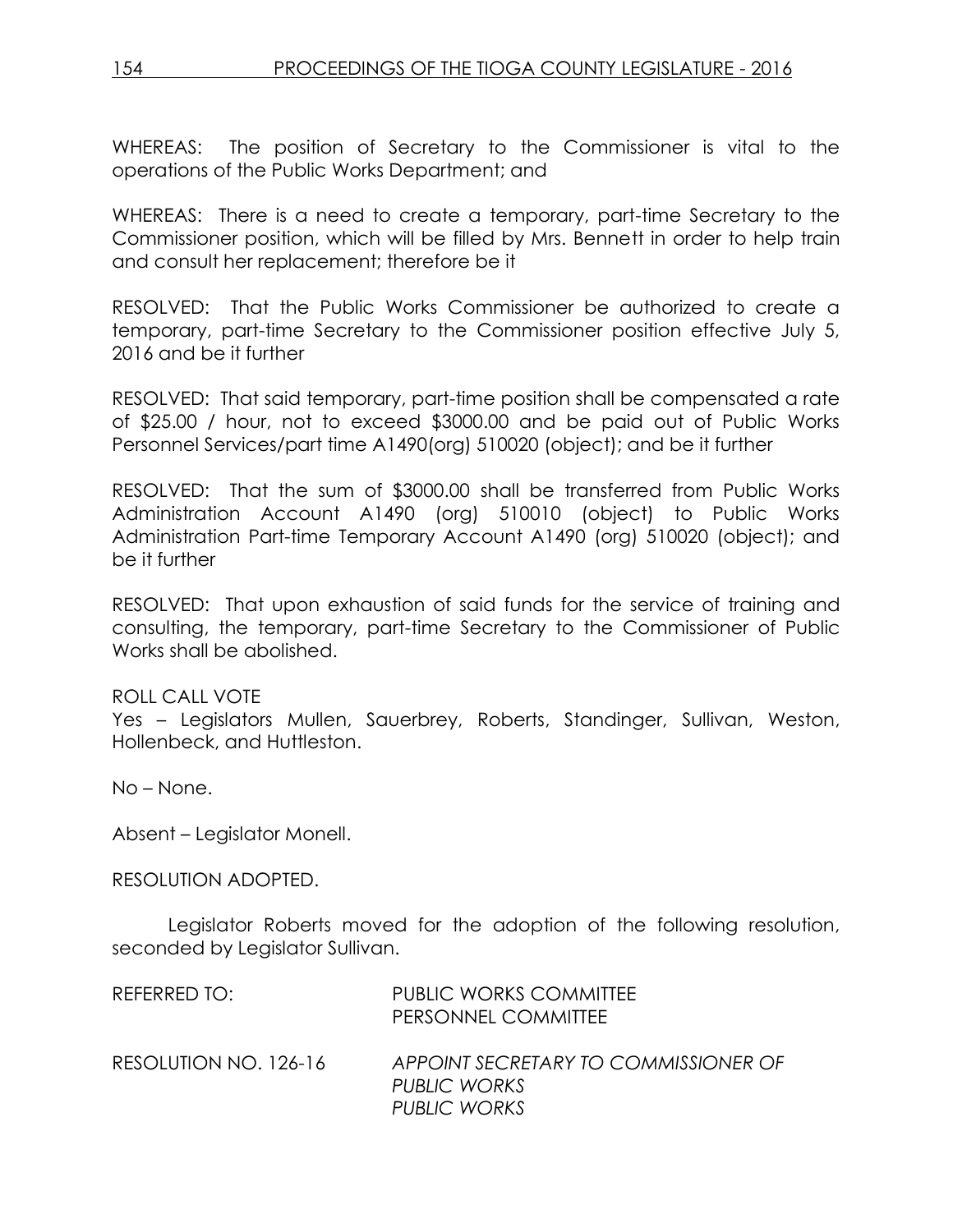WHEREAS: Legislative approval is required for all non-union appointments; and

WHEREAS: Jennifer Bennett will retire as Secretary to Commissioner of Public Works effective June 30, 2016; and

WHEREAS: Barb Cushman is able and willing to backfill this vacancy by promotion from her Account Clerk-Typist position (CSEA, competitive classified) into a non-union, exempt classified position; and

WHEREAS: Barb Cushman has been with Tioga County Dept. of Public Works for 14 years and has proven to be a hardworking, efficient and dedicated employee; and

WHEREAS: The salary range for the Secretary to the Commissioner of Public Works is \$29,384-\$39,384 with an average salary of \$34,384; therefore be it

RESOLVED: That the Commissioner of Public Works be authorized to appoint Ms. Cushman to the position of Secretary to Commissioner of Public Works effective June 30, 2016, at the annual non-union salary of \$34,384, which is reflective of \$5,062 increase.

ROLL CALL VOTE

Yes – Legislators Mullen, Sauerbrey, Roberts, Standinger, Sullivan, Weston, Hollenbeck, and Huttleston.

No – None.

Absent – Legislator Monell.

RESOLUTION ADOPTED.

Legislator Hollenbeck moved for the adoption of the following resolution, seconded by Legislator Sullivan.

| REFERRED TO:          | PERSONNEL COMMITTEE<br>LEGISLATIVE WORKSESSION                                         |
|-----------------------|----------------------------------------------------------------------------------------|
| RESOLUTION NO. 127-16 | RESOLUTION TO DECLARE WORK DAY<br>STATUS FOR ELECTED AND<br><b>APPOINTED OFFICIALS</b> |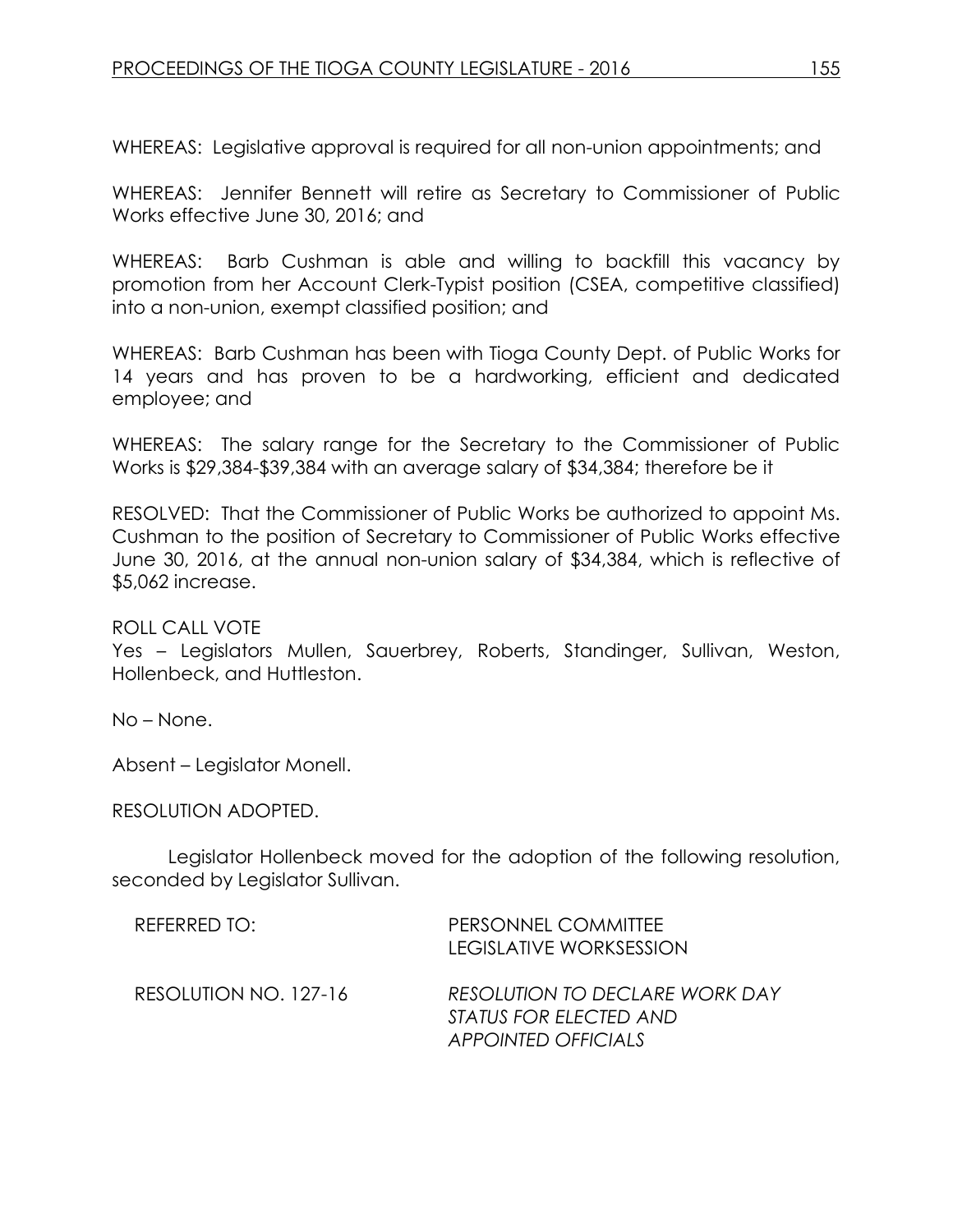156 PROCEEDINGS OF THE TIOGA COUNTY LEGISLATURE - 2016

WHEREAS: Resolution 206-09 established a standard work day for elected and appointed officials for New York State and Local Employees' Retirement System reporting purposes; and

WHEREAS: New York State recently amended the regulations for retirement reporting of elected and appointed officials; and

WHEREAS: Tioga County is reviewing the amendments and current retirement reporting of elected and appointed officials to ensure compliance; and

WHEREAS: It has come to light that some positions do not have an established standard work day; therefore be it

RESOLVED: That the Tioga County Legislature hereby establishes as a standard work day for these additional elected and appointed officials for the purpose of determining days worked reportable to the New York State and Local Employees' Retirement System as follows:

Appointed Officials Five day work week, six hour day: Budget Officer

Director Veteran's Service

Agency

ROLL CALL VOTE

Yes – Legislators Mullen, Sauerbrey, Roberts, Standinger, Sullivan, Weston, Hollenbeck, and Huttleston.

No – None.

Absent – Legislator Monell.

RESOLUTION ADOPTED.

Legislator Hollenbeck moved for the adoption of the following resolution, seconded by Legislator Roberts.

| REFERRED TO:          | LEGISLATIVE WORKSESSION<br>PERSONNEL COMMITTEE       |
|-----------------------|------------------------------------------------------|
| RESOLUTION NO. 128-16 | STANDARD WORK DAY AND<br><b>REPORTING RESOLUTION</b> |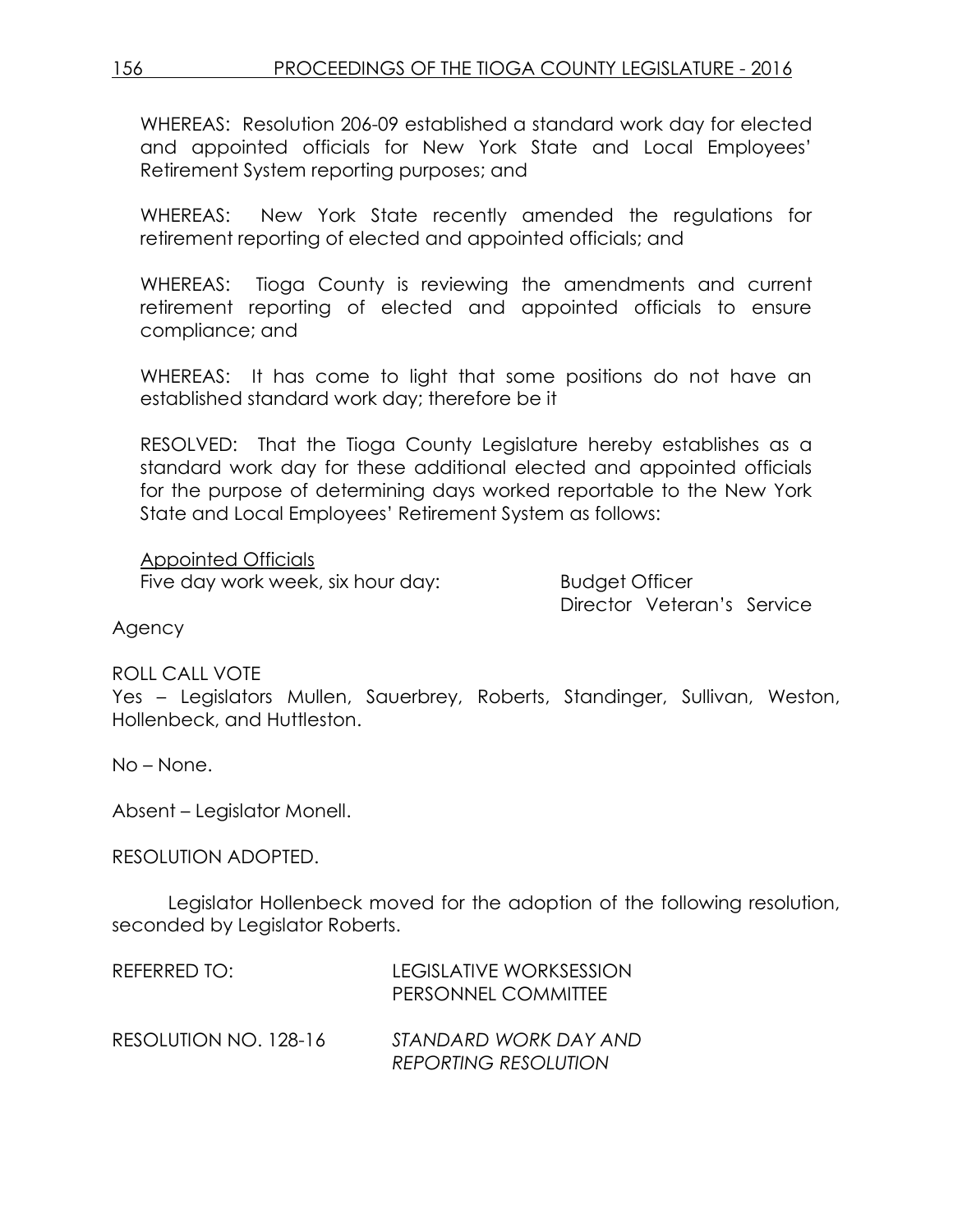WHEREAS: The New York State Retirement System created new reporting regulations in 2009 that require establishment of terms and work hours for elected and appointed officials and a resolution stating such at the onset of each term; therefore be it

RESOLVED: That the County of Tioga hereby establishes the following as standard work days for elected and appointed officials, and will report the following days worked to the New York State and Local Employees' Retirement System based on the record of activities maintained and submitted by the following officials to the Clerk of this body;

| <b>Title</b>                                   | <b>Name</b>           | <b>Standard</b><br><b>Work Day</b><br>(Hrs/day) | <b>Term</b><br><b>Begins/Ends</b> | <b>Participates</b><br>in<br><b>Employer's</b><br><b>Time</b><br>Keeping<br>System<br>(Y/N) | Days/Month<br>(based on<br><b>Record of</b><br><b>Activities)</b> |
|------------------------------------------------|-----------------------|-------------------------------------------------|-----------------------------------|---------------------------------------------------------------------------------------------|-------------------------------------------------------------------|
| <b>Elected Officials</b>                       |                       |                                                 |                                   |                                                                                             |                                                                   |
| County Clerk                                   | Andrea Klett          | 7                                               | $1/1/16$ -<br>12/31/19            | $\mathsf N$                                                                                 | 20.95                                                             |
| Legislator                                     | Martha<br>Sauerbrey   | 6                                               | $1/1/16$ -<br>12/31/18            | $\mathsf N$                                                                                 | 18.06                                                             |
| Legislator                                     | <b>Tracy Monell</b>   | 6                                               | $1/1/16$ -<br>12/31/18            | $\mathsf N$                                                                                 | 7.31                                                              |
| Legislator                                     | Loretta<br>Sullivan   | 6                                               | $1/1/16$ -<br>12/31/18            | N                                                                                           | 8.98                                                              |
| Legislator                                     | Richard<br>Huttleston | 6                                               | $1/1/16$ -<br>12/31/18            | N                                                                                           | 6.63                                                              |
| Coroner                                        | Ryan Kline            | 6                                               | $1/1/16$ -<br>12/31/19            | $\mathsf{N}$                                                                                | 3.31                                                              |
| <b>Appointed Officials</b>                     |                       |                                                 |                                   |                                                                                             |                                                                   |
| 3rd Assistant District<br>Attorney             | Kristen<br>Grabowski  | $\overline{7}$                                  | $1/4/16$ -<br>12/31/17            | N                                                                                           | 11.46                                                             |
| 2 <sup>nd</sup> Assistant District<br>Attorney | Palmer Pelella        | 7                                               | $11/16/15$ -<br>12/31/17          | N                                                                                           | 20.77                                                             |
| <b>Assistant Fire</b><br>Coordinator           | Kevin Ford            | 6                                               | $1/1/16$ -<br>12/31/18            | $\mathsf{N}$                                                                                | 4.51                                                              |
| <b>Budget Officer (PT)</b>                     | Rita<br>Hollenbeck    | 6                                               | $1/1/16-$<br>12/31/18             | $\mathsf{N}$                                                                                | 14.62                                                             |
| Public Defender                                | George Awad           | 6                                               | $1/1/16-$<br>12/31/18             | $\mathsf{N}$                                                                                | 17.91                                                             |
| <b>Assistant Public</b><br>Defender            | <b>Todd Miller</b>    | 6                                               | $1/1/16$ -<br>12/31/18            | $\mathsf{N}$                                                                                | 12.63                                                             |
| Youth Bureau<br>Director                       | Maureen<br>Hawley     | 7                                               | $1/1/16$ -<br>12/31/18            | $\mathsf{N}$                                                                                | 11.18                                                             |

I, Maureen L. Dougherty, Secretary/Clerk of the governing board of the County of Tioga, of the State of New York, do hereby certify that I have compared the foregoing with the original resolution passed by such board at a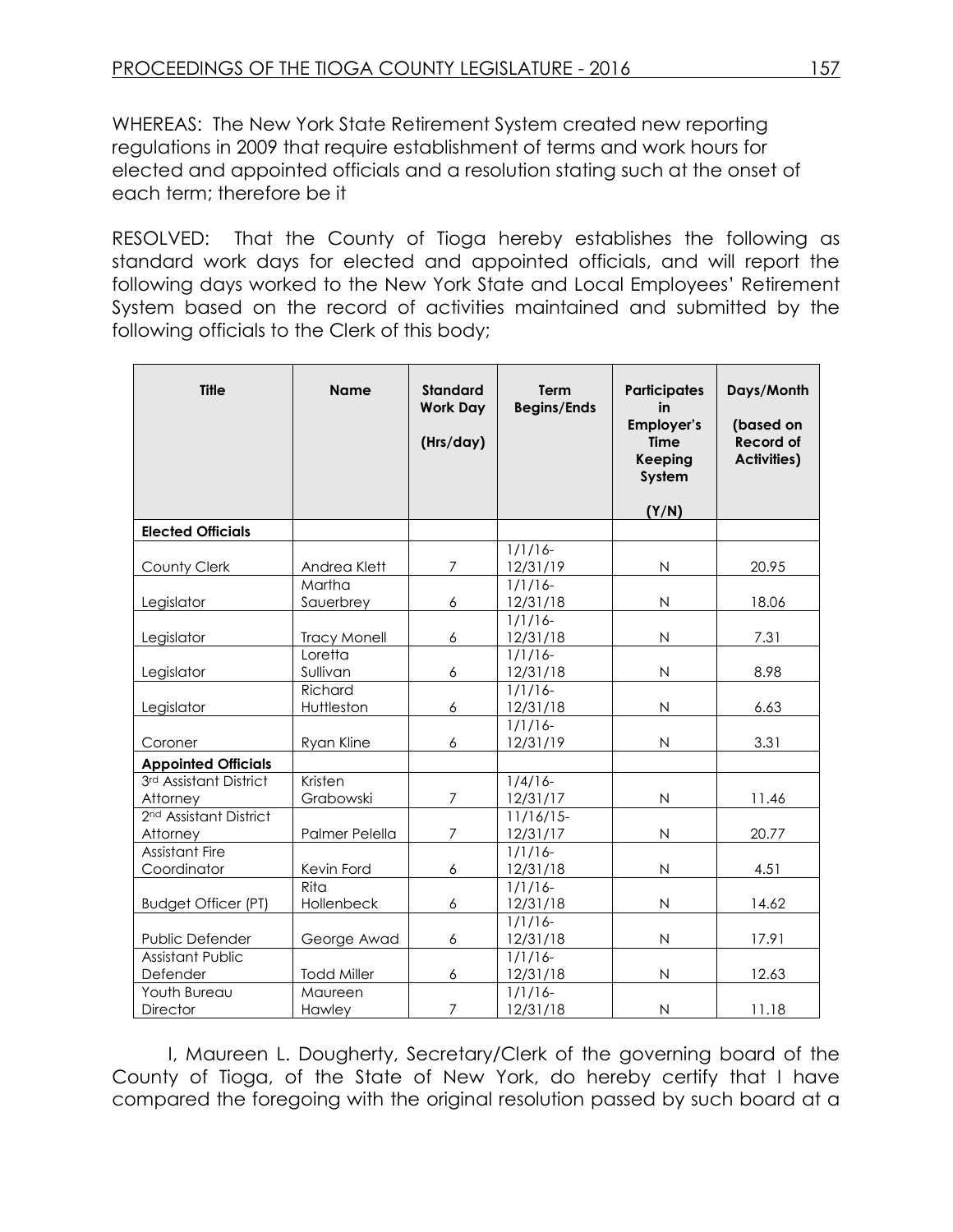legally convened meeting held on the 14th day of June, 2016 on file as part of the minutes of such meeting, and that same is a true copy thereof and the whole of such original.

IN WITNESS WHEREOF, I have hereunto set my hand and the seal of the Tioga County Legislature on this 14th day of June, 2016.

Tioga County Legislative Clerk

\_\_\_\_\_\_\_\_\_\_\_\_\_\_\_\_\_\_\_\_\_\_\_\_\_\_\_\_\_\_\_\_\_

Affidavit of Posting: I, Maureen L. Dougherty, being duly sworn, depose and say that the posting of the resolution began on June 14, 2016 and continued for at least 30 days. That the resolution was available to the public on the

□ Employer's website at [www.tiogacountyny.com](http://www.tiogacountyny.com/)

□ Official sign board at Tioga County Legislative Office.

□ Main Entrance Clerk's Office at \_\_\_\_\_\_\_\_\_\_\_\_\_\_\_\_\_\_\_\_\_

Legislator Hollenbeck made a motion to amend the above resolution, seconded by Legislator Roberts and to be amended as follows:

REMOVE "Coroner – Ryan Kline – 6 –  $1/1/16/12/31/19$  – N – 3.31"

## ROLL CALL VOTE ON AMENDMENT

Yes – Legislators Mullen, Sauerbrey, Roberts, Standinger, Sullivan, Weston, Hollenbeck, and Huttleston.

No – None.

Absent – Legislator Monell.

RESOLUTION ADOPTED.

ROLL CALL VOTE ON RESOLUTION AS AMENDED

Yes – Legislators Mullen, Sauerbrey, Roberts, Standinger, Sullivan, Weston, Hollenbeck, and Huttleston.

No – None.

Absent – Legislator Monell.